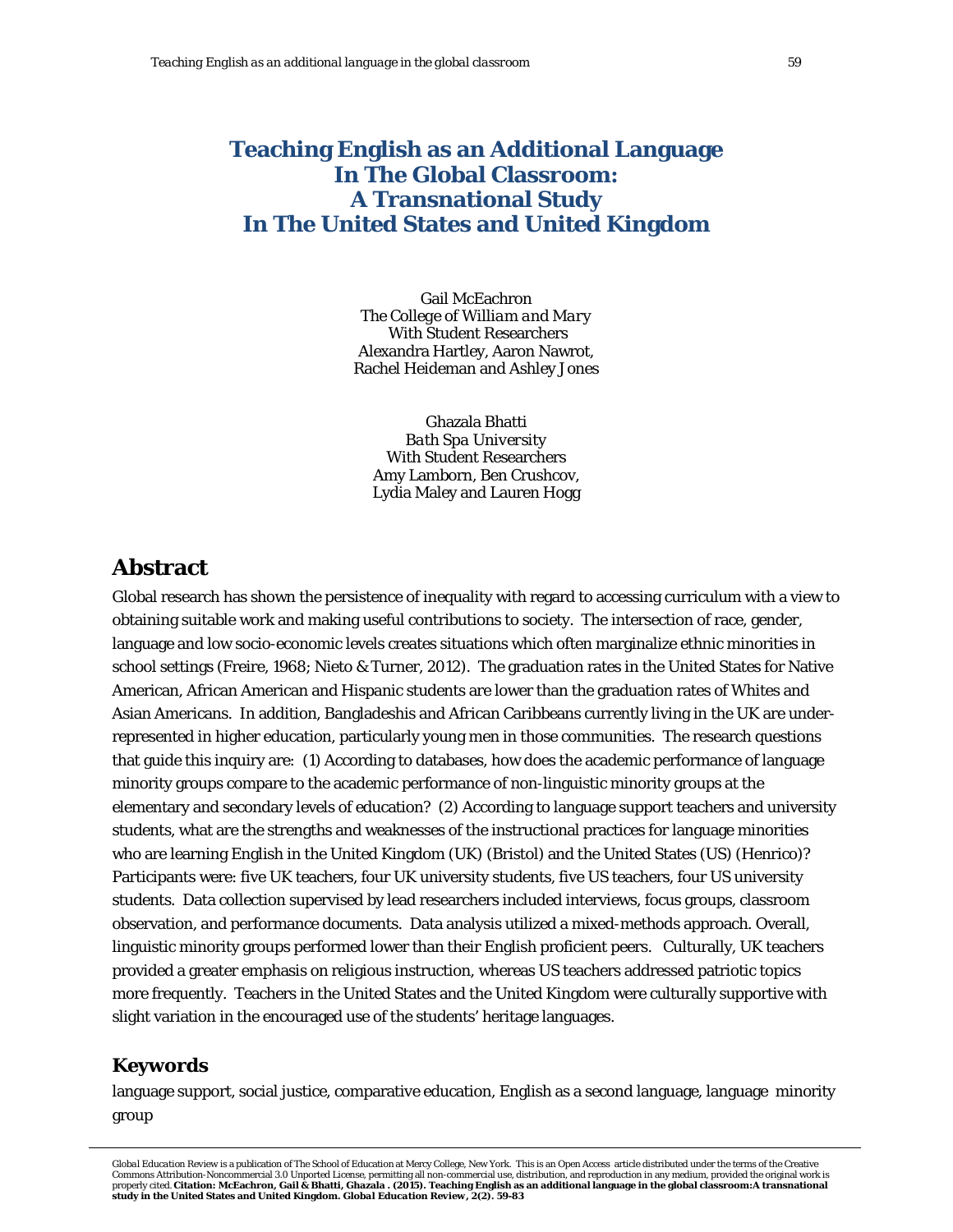# **Rationale and Purpose of Study**

The purpose of this study was to explore the variation in academic achievement among language minorities and their English-proficient peers. McEachron and Bhatti and their undergraduate and graduate students explored ways in which teachers in the US and UK work with students for whom English was not their first language. The study investigated whether institutions of higher education that prepare teachers take into account the promotion of good practice in relation to equal access to education. One aspect of best practice (Echevarria, Vogt, & Short, 2012) is the ability of pre-service teachers to be culturally responsive and supportive of diverse linguistic populations. Two faculty members, one from The College of William and Mary and one from Bath Spa University, and eight students from their respective institutions investigated the intersection between ethnicity and English language proficiency among students at the primary and secondary levels. Data was collected in four schools, one high school and one primary/elementary school in each country. The student populations in the two institutions of higher education were predominantly white, whereas the school population where the graduates will be employed might well be diverse with students from many ethnic groups whose first language is not English. The research affirms the importance of differentiating the curriculum for language minorities as well as providing pre-service teachers with the opportunity to work with diverse linguistic populations and their teachers prior to their future teaching roles.

# **Literature Review**

This study was guided by the principles of social justice and the assumption that all students who attend schools in the US and UK should be able to access curricula that provides them with the opportunity to enter mainstream occupations and become actively engaged citizens. Research

has shown the persistence of unequal access to effective schools and curriculum materials, thus making it difficult for some students to obtain suitable work and make useful contributions to society. The intersection of race, gender, language and low socio-economic levels creates situations which often marginalize ethnic minorities in school settings (Freire, 1970; Battu & Zenou, 2010; Mitton & Aspinall, 2011; Berrittella, 2012; Nieto & Turner, 2012; Hamilton, 2013; Gallagher & Beckett, 2014). For example, in the US, the graduation rates for Native Americans, African Americans and Hispanic students are lower than the graduation rates of Whites and Asian Americans. In the UK some communities are under-represented in higher education, for example Bangladeshis and African Caribbeans, and particularly young men in those communities (Tackey, Barnes, & Khambhaita, 2011). In English-dominated countries such as the US and UK, not to be able to operate adequately in English leads to disempowerment and social disengagement (Blackaby, Leslie, & Murphy, 2005). In 2005, McEachron and Bhatti reported that the lowest achieving TESOL students by ethnic status were White, Pakistani, Bangladeshi, Black Caribbean, Black African, Black Other, and Other. Gypsy/Roma and Travellers of Irish heritage were considered to be one of the most disadvantaged groups in the education system. This study investigates the classroom experiences of these ethnic groups. They are a concern for educators because they are overrepresented in the low achieving performance levels.

Low academic achievement has serious implications beyond formal education. Fraser and Honneth (2003) discuss representation and re-distribution which have implications for

Gail McEachron, The College of William and Mary, The School of Education, 301 Monticello Avenue, Williamsburg, VA 23185. Email[: gamcea@wm.edu](mailto:gamcea@wm.edu)

\_\_\_\_\_\_\_\_\_\_\_\_\_\_\_\_\_\_\_\_\_\_\_\_\_\_\_\_\_\_

**Corresponding Author:**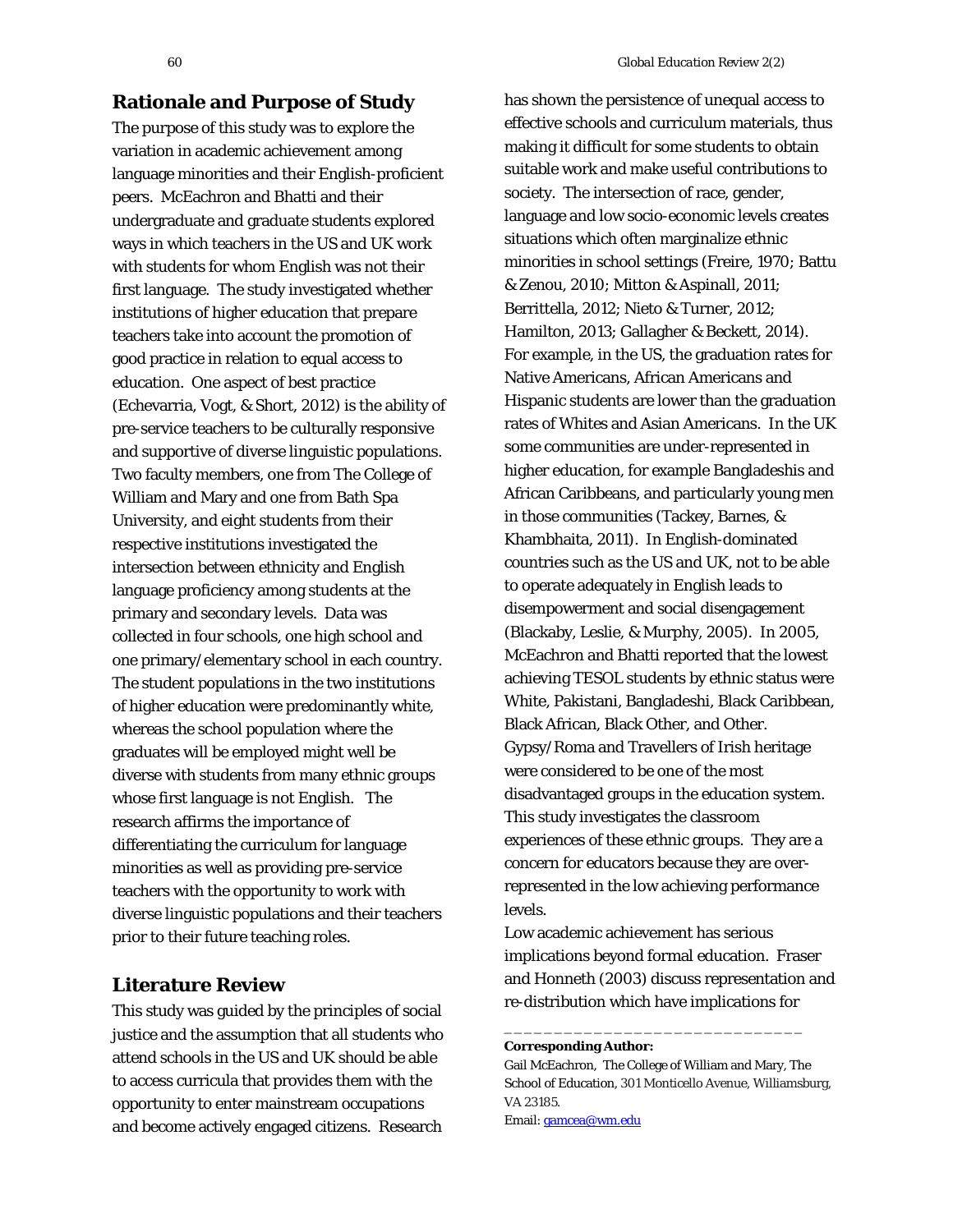bigger questions about the purpose of education itself and its impact on the lives of young people whose parents may have been disenfranchised through lack of engagement with educational opportunities. For Fraser, recognition means taking the issue of students' identities seriously. Redistribution refers to taking resources to those who have few resources or none. This would mean re-distributing goods from those who have more to those who have nothing. This would lead to more social justice in a society and therefore by implication more opportunities for those who feel unable to contribute because they have been disenfranchised. Representation would mean respecting and listening to the voices of young people whose experiences add new and different meanings to the mainstream discourse. Re-distribution can work on at least two levels. On one level it would mean ensuring that both physical and intellectual resources (e.g., teaching resources, school building, teacher assistants, quality of teaching) are fairly distributed among all kinds of students. On a deeper level this raises difficult questions about social justice.

For example, how can teachers enhance access to English and opportunities for a better future without dismissing the wealth of linguistic, social and cultural capital brought into the classroom by students of disenfranchised communities? The approach which claims to value every voice equally can lead to relativism and this is not very helpful for young people's future. If students find it easier to operate and learn only their own language rather than English, the teacher will be doing them an injustice by not teaching adequate English, knowing that for example there are no jobs in the child's first language. However, under the United Nations Convention of the Rights of the Child (UNCRC) all children are entitled to maintain their own linguistic and cultural heritage. Can heritage languages be supported as well as English? Do schools meet this challenge successfully? Teachers are expected to be versatile and creative, responsive and respectful to *all* their students. The

challenge for schools is to promote equity and opportunity, but how do schools do this? Researching what schools actually do with the resources they have and what happens in real classrooms can illuminate how language minorities receive linguistic and cultural support (Gerwirtz & Cribb, 2008).

Freire (1970) writes about the importance of literacy for empowerment. Without the tools of the spoken language in a culture, citizens are powerless to be agents of change. Nieto, who migrated to the mainland United States from Puerto Rico, has written extensively on how important it is for teacher preparation programs to teach future teachers to be culturally responsive to language, ethnicity, religion, race, national origin and exceptionalities. Majors (2001), Cork (2005), and Nieto and Turner (2012) emphasize the importance of working with families. In *Learning Local and Global Literacies from Students and Families* Turner states the importance of understanding the socio-historical context of the community that future teachers will face in addition to the legacies of racism and classism: "It is important that they understand they're not coming there to save the students or save the community. Rather, they are coming to contribute to the ongoing struggle to improve education and outcomes for students' lives in those communities" (p. 68).

Griffiths (2003, p. 49) has argued persuasively for connecting localized narratives or "little stories" such as a small scale study like this one with large scale theory or meta narrative, without losing new insights from field work in educational settings. She talks about "bridging the gap" (2003, p. 51). Positioning theory can act as a bridge here. Investigating the daily interactions of language support among teachers, students, and researchers is supported by positioning theory. Analyses of these microinteractions are based upon discourse assumptions outlined by Tirado and Galvez (2007) including the importance that language plays in the production of social realities. According to Tirado and Galvez (2007, para. 22)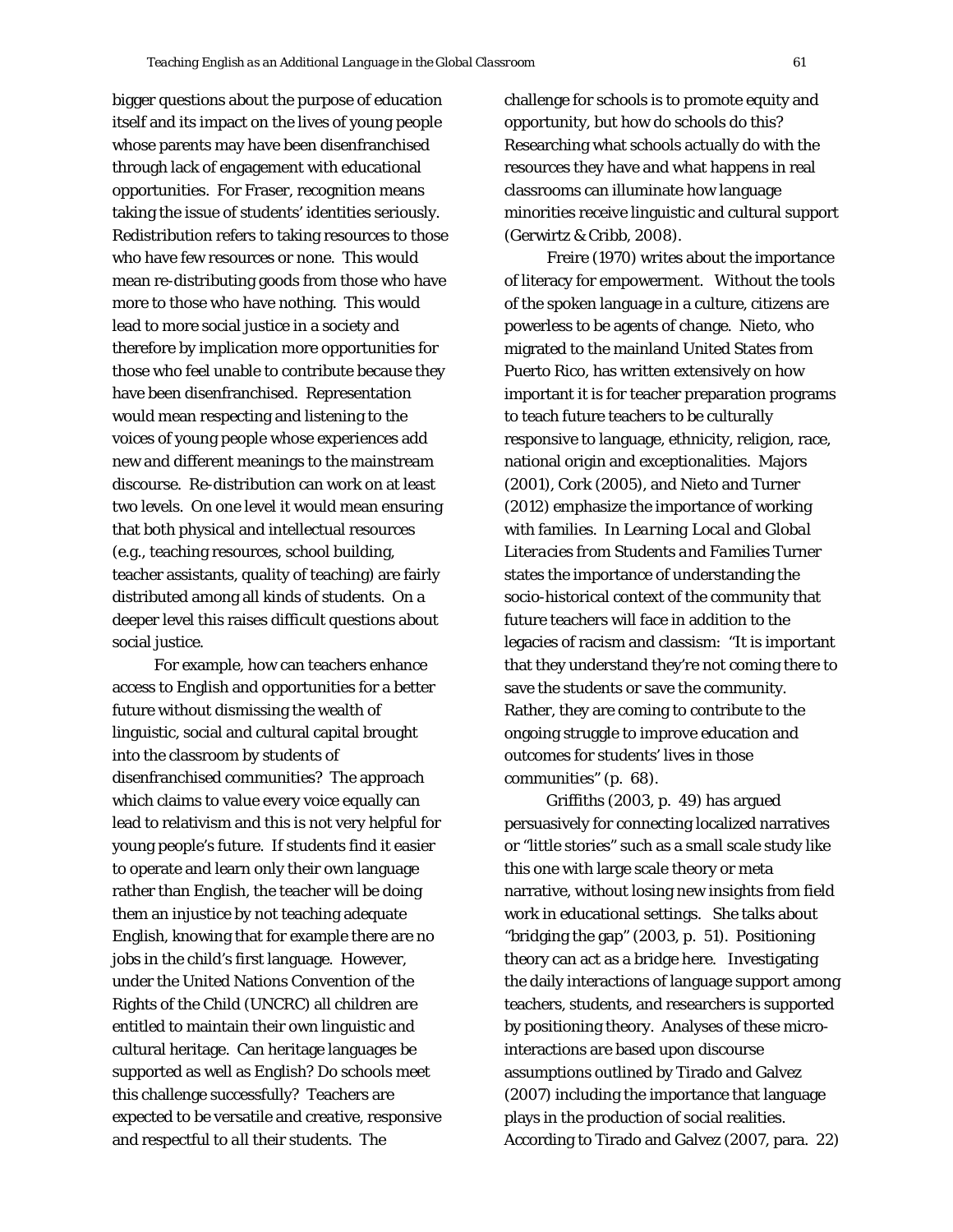discursive practice is the fundamental core of positioning theory:

> Discourse is. . .a collective and dynamic process through which meanings are constructed, acquired and transformed. . . The constituent force of each discourse practice is rooted in the fact that we provide the subject's positions. In this sense the theory concedes a special relevance to conversation, so much so that it claims the positioning is a phenomenon of conversation. . . Once a determined position has been taken, the individual perceives and interprets the world from and through that strategic position. The concrete images, metaphors, narrative lines and concepts are relevant to the particular discursive practice and where they have been positioned.

The pursuit of common and transformative goals among school division personnel and university personnel may reflect motivational differences. Dallmer (2004, p. 43) participated in several school-university partnerships and expressed the following insight on motivational variations, "Collaboration does not mean giving up our differences; it means that we must trust in those differences to accomplish our mutually agreed upon purposes." Positioning theory illuminates the manner in which individual commitment is grounded in cultural contexts, including work, school, and community. For example, when positioning theory is applied to qualitative research, each member of a research dyad is perceived as influencing the other during the process of information exchange. When such relationships occur over a long-term period, trust is cultivated gradually and can lead to teamwork, collective problem-solving, and nonhierarchical relationships (Griffiths & Davies, 1995; Tshannen-Moran, 2009).

Positioning theory is applied in three educational contexts—primary, secondary and tertiary education—in two countries. Investigation and learning take place among (a)

lead researchers and their students enrolled in institutions that promote international collaboration, (b) among lead researchers, their students and high school teachers, and (c) among lead researchers, their students and primary/elementary students. Two research questions guide this inquiry. The first is: According to databases, which bilingual groups are performing better at primary and secondary levels of education? The second is: According to language support teachers and university students, what are the strengths and weaknesses of the programs for language minorities who are learning English in the UK (Bristol) and US (Henrico)?

No comparative studies were found that involved university researchers with graduate and undergraduate students in studies that were jointly conducted in two countries. However, insights from international studies that utilized a comparative lens among language groups were reviewed. For example, Goldstein (1997) and her research assistant conducted a pilot study of 28 Cantonese-speaking secondary students and their teacher who was teaching them math, using English, in Toronto. She discovered that a larger group of nine students spoke Cantonese to each other and spoke English with non-Chinese students while a smaller group of two students spoke English during all interactions. Goldstein maintained that the use of Cantonese and English created a language barrier that split the students into two groups yet concluded that it was not a question of whether to allow multilingual use when teaching English, but how to do so in a way that maintains positive interethnic relationships.

At the elementary level, Park and Justin (2012) investigated first language (L1) use and second language (L2) use by teachers in classrooms that were team taught by native Korean  $(N=4)$  and native English  $(N=3)$ speakers. Of the three English speakers, all held teaching licenses and one had TESOL licensure. Observations were classified based on frequency and optimal language learning environments, such as negotiation of meaning and exposure to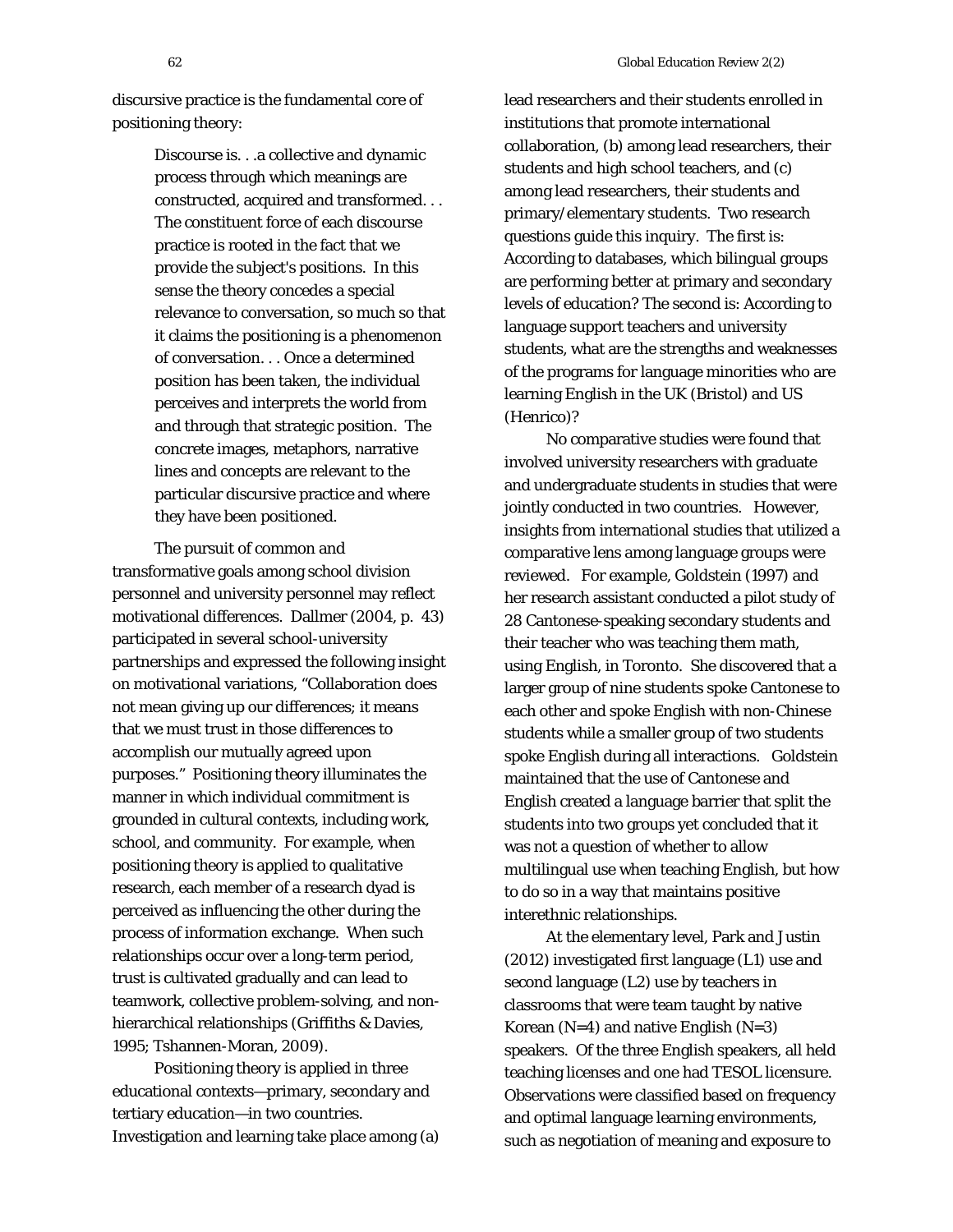varied and creative language. Park and Justin discovered that L1 was used in Korean English Teachers' (KET) classrooms ten times more often than in Native English Teachers' (NET) classes with an assistant KET. The researchers recommend that KET utilize English more often and implement peer monitoring to make KET aware of frequent use of Korean. This study raises awareness of the impact of the interaction of adults in multilingual classrooms and how modelling can enhance optimal language learning.

Durgunoğlu & Hughes (2010) investigated the relationships among efficacy and preparation for 62 preservice teachers in the context of their field work with high school teachers who had English Language Learners (ELL) in their classrooms. They found that preservice teachers did not feel prepared to work with ELLs and that the mentor teachers were not effective in modelling ways to engage ELL students. These findings were relevant because seven of the student researchers in the current study aspire to work in classrooms with ELL learners. A related study of preservice teachers by Dorman (2012) underscored the importance of biographical awareness and history among future teachers who are placed in diverse settings that are different from the ones in which they attended. Also Bhatti (2007) discovered that pre-service teachers from ethnic minority backgrounds felt that there were misperceptions about their own biographical details when it came to interacting with mainly white mainstream teachers. For instance, one preservice teacher who wore a hijab in a school setting surprised teachers by her skilled and confident use of computers. The pre-service teacher also found the white children in the same school to be more open-minded and accepting of diversity than the white teachers who taught them.

The literature review provides empirical and theoretical support for the basic right of children and youth to maintain their linguistic and cultural heritage. In school settings the realization of this right, or the lack thereof, is

mediated by the interaction of teachers, administrators, students and parents, a process that is purported to be dynamic and changing according to positioning theory. Researchers have begun to conduct empirical research about this dynamic process by focusing on the use of L1 and English by teachers, students and peers. Teachers appeared receptive to the use of L1 but the findings were inconclusive with regard to the appropriate proportion of the use of L1 in relation to L2, especially since the use of L1 was also perceived as a way to be culturally affirming. The design of the current study builds on this research by introducing the first known transnational approach.

# **Methodology**

Data collection was guided by positioning theory which allowed the researchers to bring their own perspectives to discoveries and interpret their findings with one another, examining comparative themes and differences unique to school settings. In addition, the study provided university students an opportunity to be both participants and observers while conducting comparative, transnational research using a mixed methods design.

To gain insight for the first research question (According to databases, how does the academic performances of language minority groups compare to the academic performance of non-linguistic minority groups at the elementary and secondary levels of education?) databases through the Virginia Department of Education (VDOE) and the UK Pupil Level Annual School Census (PLASC) were analysed to assess which ethnic groups were demonstrating higher performance levels.

For the second question (According to language support teachers and graduate and undergraduate students, what are the strengths and weaknesses of the instructional practices for language minorities who are learning English?) both the researchers and the university students interacted with teachers using an interview protocol and their analyses were integrated. See protocol in Appendix A.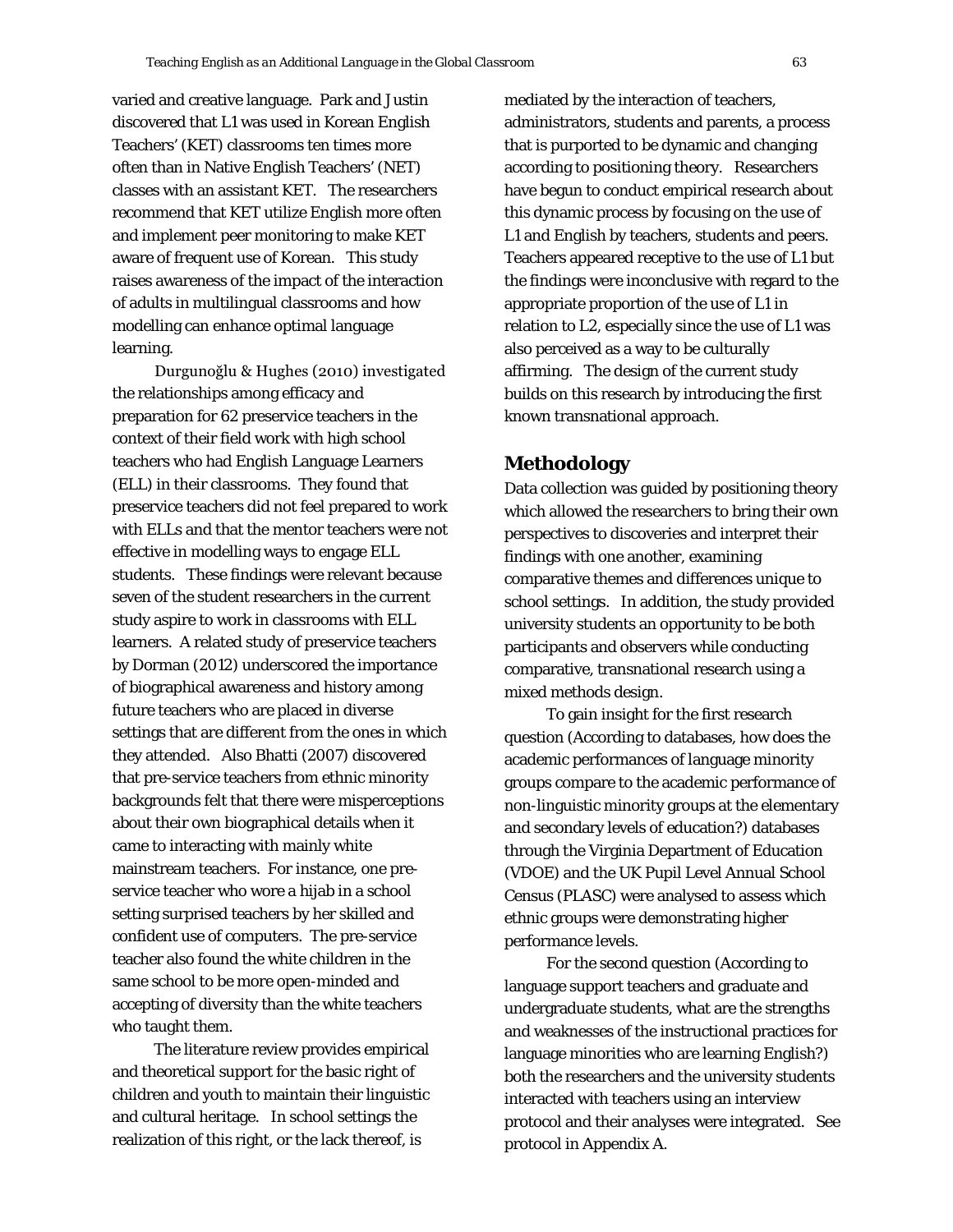The researchers looked critically at educational theory, both national and local, which influences the way TESOL is taught in schools (McEachron & Bhatti, 2005). Descriptions of the unique school localities were used to generate a deeper understanding of the challenges facing students and their teachers. University students were prepared by McEachron during three in-person sessions in additional to feedback on written reports for the first research question. Bhatti provided eight inperson sessions in addition to feedback on written reports for the first research question. These sessions took place eight weeks prior to school visits to ensure that student researchers followed appropriate data collection procedures such as respecting confidentiality and asking questions in a way that does not reflect bias or intent to lead the response. W&M students had had coursework in educational research and ESL so not as many orientation sessions took place. The scholars involved in guiding the research also analysed the data with the students. This project generated comparative data that demonstrated which teaching practices and instructional materials were being implemented and which ones were deemed more effective by teachers and pre-service students. The research was approved by the two universities' institutional review boards.

# **Collection of Data**

One of the challenges in conducting comparative educational research is that K-12 school divisions in various countries do not follow the same school calendar, do not have the same institutional infrastructures, and do not have the same curriculum materials. This is also true for institutions of higher education. In a study investigating the internationalization of teacher education, Schneider (2005) noted that many obstacles for study abroad were related to the need for better logistical integration of student coursework. This study was designed

with attention to when students would have time in their schedules to participate in internships overseas and continue with required coursework. The four student researchers from Bath Spa University (BSU) coordinated with Bhatti and travelled to the US for two weeks during their spring break in April, 2014. The four College of William and Mary (W&M) student researchers coordinated with McEachron in conjunction with coursework relevant to the English as a Second Language (ESL) Dual Endorsement Program. They travelled to the UK in mid-May 2014. Respectively, each student spent eight days in the schools, seven hours daily, for 56 hours each, to total 448 hours of data collected by eight students.

# **Student Researchers**

McEachron and Bhatti each interviewed and selected four participants from their respective universities. They were selected on the basis of their interest in ELL and their willingness to travel to another country to collect data and analyze the results. Applicants were asked to provide an essay including motivation for participation and relevant coursework to language study and research. From W&M, three undergraduate female students and one male graduate student were selected. All were enrolled in elementary (N=2) and secondary (N=2) pre-service programs and all were pursuing a dual endorsement in ESL. The four students had previously travelled abroad and had studied other languages. From BSU, three female and one male student were selected. One was pursuing a baccalaureate in sociology. The other three were pursuing baccalaureate degrees in Education Studies. All eight students were pre-service teachers. Table 1: *Participants and their Multi-cultural Backgrounds*, shows their varied degree pursuits, travel, and language experiences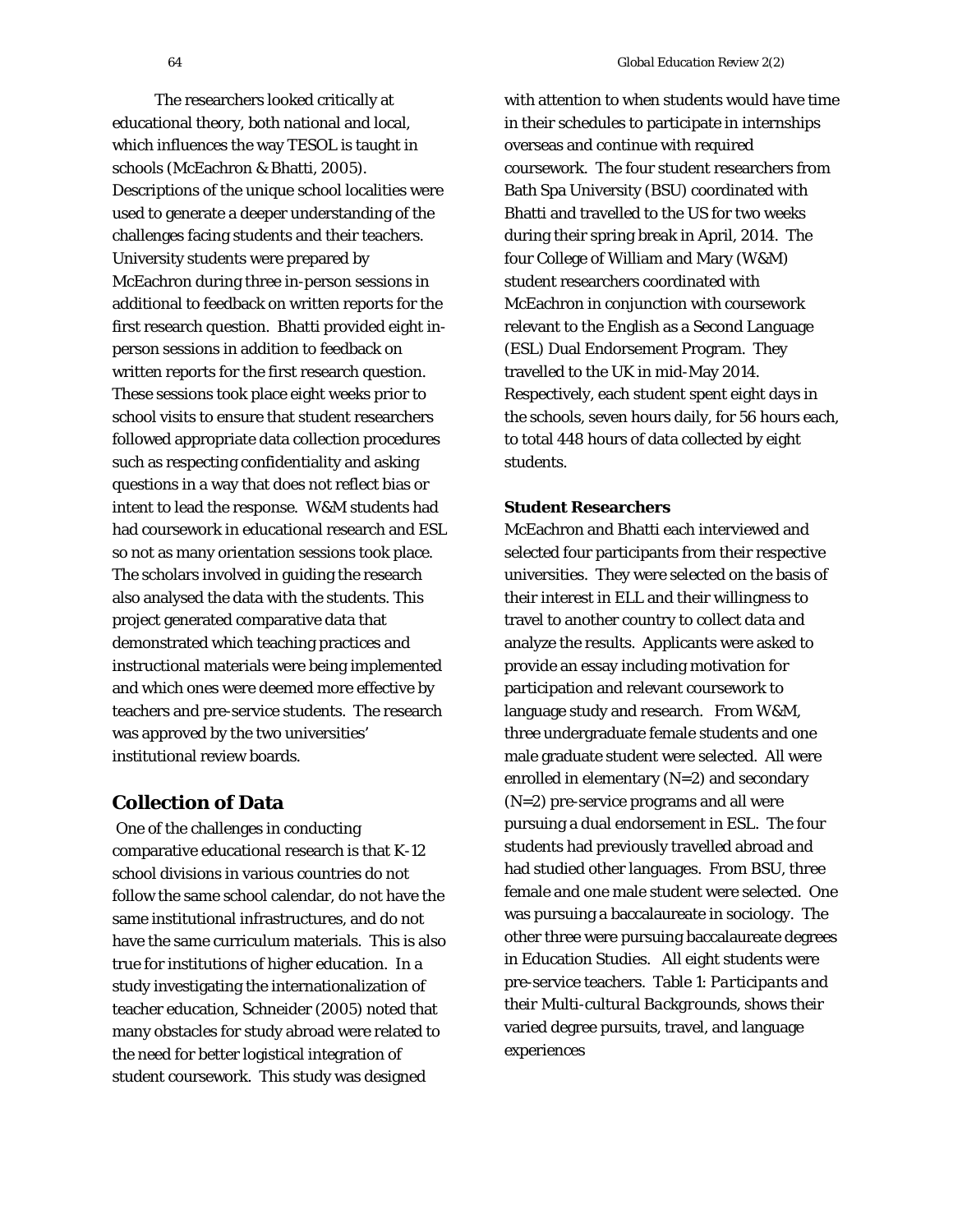# Table 1

*Participants and their Multicultural Backgrounds*

| <b>Student</b>    | <b>Gender and</b>                                             | Degree, Major                                           | <b>Countries</b>                                                                                                                                                                                       | <b>Languages</b>               | <b>Age Range</b> |
|-------------------|---------------------------------------------------------------|---------------------------------------------------------|--------------------------------------------------------------------------------------------------------------------------------------------------------------------------------------------------------|--------------------------------|------------------|
| <b>Researcher</b> | <b>Ethnicity</b>                                              | Focus, &                                                | <b>Visited Prior</b>                                                                                                                                                                                   | <b>Studied</b>                 |                  |
|                   |                                                               | <b>Country</b>                                          | to This Study                                                                                                                                                                                          |                                |                  |
| A. AJ             | Female,<br>African<br>American                                | Baccalaureate,<br>Elementary<br>Education, USA          | Dominican<br>Republic,<br>Puerto Rico,<br>Bahamas,<br>Spain, Canada                                                                                                                                    | Spanish<br>Italian             | $20 - 30$        |
| B. AH             | Female,<br>White                                              | Baccalaureate,<br>Secondary<br>Education,<br><b>USA</b> | Bosnia,<br>Croatia, Italy,<br>Greece, UK                                                                                                                                                               | Bosnian,<br>Arabic,<br>Spanish | 20-30            |
| C. RH             | Female<br>White                                               | Baccalaureate,<br>Secondary<br><b>Education</b> , USA   | Honduras,<br><b>Spain</b>                                                                                                                                                                              | Spanish                        | 20-30            |
| D. AN             | <b>Male</b><br>White,<br>Caucasian of<br>European<br>heritage | Masters,<br>Elementary<br><b>Education</b> , USA        | Canada,<br>Netherlands,<br>France, Italy,<br>Germany,<br>Portugal,<br>Hungary,<br>Romania,<br>Iceland,<br>Tanzania                                                                                     | Italian                        | $20 - 30$        |
| E. AL             | Female,<br>White                                              | Baccalaureate,<br>Education<br><b>Studies, UK</b>       | France, Spain,<br>Holland                                                                                                                                                                              | French<br>Spanish              | $20 - 30$        |
| F. LH             | Female,<br><b>White</b>                                       | Baccalaureate,<br>Education<br><b>Studies, UK</b>       |                                                                                                                                                                                                        |                                | $20 - 30$        |
| G. LM             | Female,<br>White                                              | Baccalaureate,<br>Secondary<br>Education,<br>UK         | Australia,<br>Portugal,<br><b>USA</b>                                                                                                                                                                  | French                         | 20-30            |
| H. BC             | Male,<br>White                                                | Baccalaureate,<br>Education<br><b>Studies, UK</b>       | <b>Bulgaria</b><br>France,<br>Belgium,<br>Portugal,<br>Spain, German,<br>Italy, Holland,<br>Denmark,<br>Norway,<br>Hungary,<br>Greece,<br>Romania,<br>Turkey,<br>Morocco,<br>India, UAE,<br><b>USA</b> | Macedonian<br>Russian          | 30-40            |

# **Classroom Teachers**

McEachron and Bhatti coordinated with the field placement directors at their respective universities to identify schools with English Language Learners (ELL). McEachron and

Bhatti made a purposeful selection based on schools that had established Teaching English to Speakers of Other Languages (TESOL) programs, for a period longer than ten years. School visits by McEachron and Bhatti were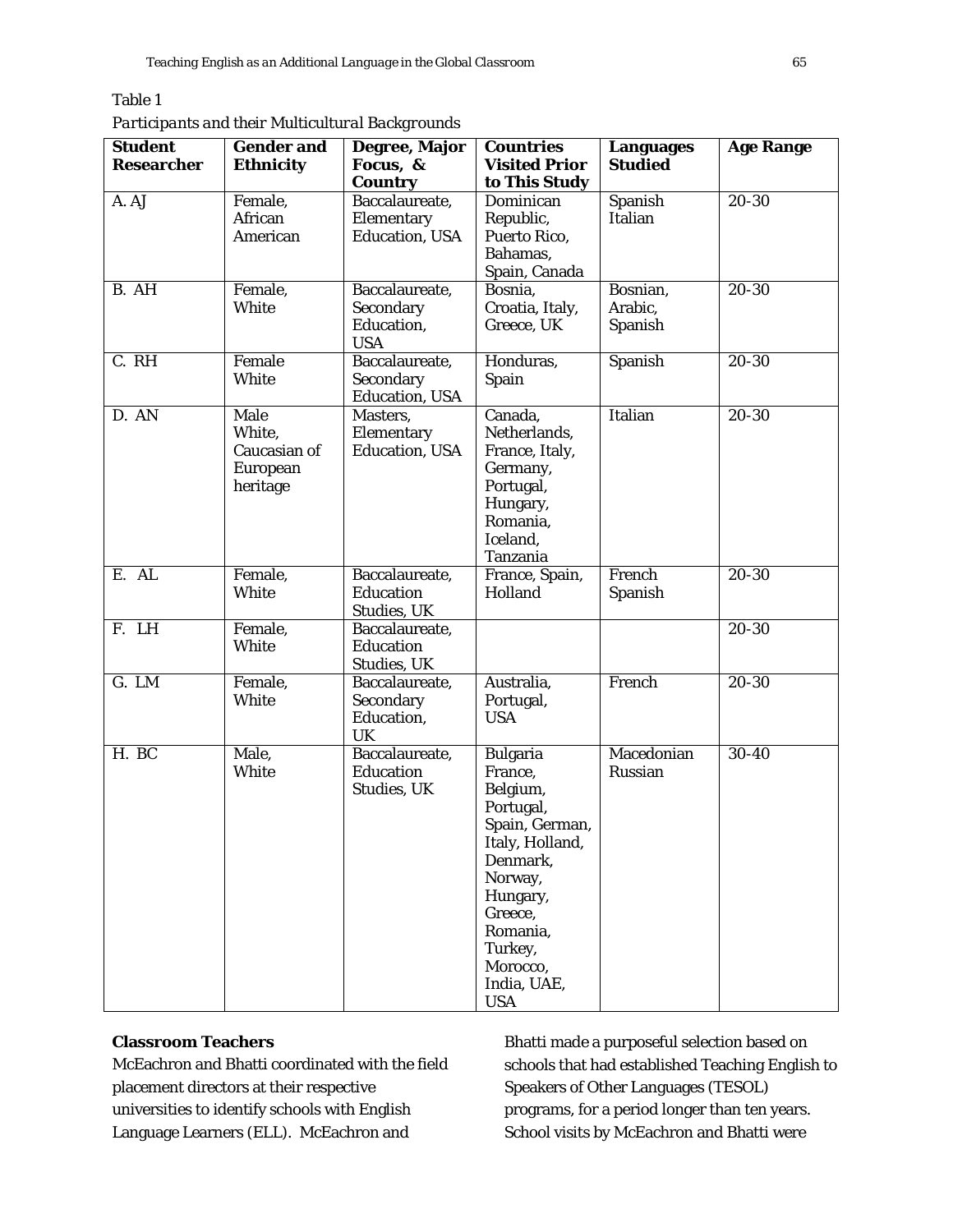made prior to selections. Letters of invitation were sent to teachers who worked with English language learners after approval to conduct research in the school divisions had been obtained by the respective universities and the respective school divisions. One limitation of the sample selection is that the schools in the UK were in an urban setting and the US schools were in a suburban setting. Locating schools where there were significant ESL populations combined with professional working relationships with the lead researchers resulted in samples of convenience.

### **Research Reports**

Prior to travelling abroad, the faculty researcher and four students from each university researched the first research question for their respective country: According to databases, how do the academic performances of language minority groups compare to the academic performance of non-linguistic minority groups at the elementary and secondary levels of education? BSU students consulted the PLASC and local data bases and W&M students consulted the VDOE data base. After review by McEachron, W&M students shared their report with BSU students and BSU students shared their report with W&M students after review by Bhatti. The reports provided a context for the student researchers prior to their travel abroad.

# **Observation and Interview Protocols**

After reviewing various observation protocols on cultural responsiveness and supportive classrooms for students who are learning EAL including those with special needs, an observation instrument was designed by McEachron and Bhatti. The instrument (see Appendix A) provides guidance to student researchers, some of whom have not had formal training in TESOL. Students in secondary schools and elementary schools were observed to see how they were participating in class with respect to their speaking, writing, reading and listening activities. Teachers were observed to see how they were presenting speaking, writing,

reading and listening pedagogies as well as how they were culturally responsive to students. In addition to the observation protocol, a second interview protocol, designed by the authors, included questions that were posed to the student researchers for a journal response or for a verbal response in a focus group setting.

### **Journals and Focus Groups**

Student researchers were asked to keep a journal, starting in the weeks leading up to their travel abroad, the two weeks while conducting research, and the weeks following their classroom-based research. Focus groups were set up for interaction among the BSU and W&M students as well as for interaction among the two separate research teams so that McEachron and Bhatti could document perceptions at designated points throughout the research when they were hosting the student researchers. One combined BSU and W&M focus group took place in the US and another combined focus group took place in the UK. See Appendix B for examples of questions posed by McEachron and Bhatti. The student researchers also interacted informally to discuss the research without McEachron and Bhatti present because the student researchers were serving as hosts to each other during their visits.

### **Analysis of Data**

Analysis of data followed an "explanatory sequential mixed methods" approach whereby quantitative research was conducted first to address the first research question about performance data in relation to ethnic and linguistic cultural groups (Creswell, 2014, p.15- 16). The findings from the first question were then built upon by the qualitative research conducted in relation to the second research question about instructional practices. Ideally, the quantitative data identified in relation to the first research question would inform classroom observations in relation to the second research question. That is, general data about school performance in relation to ethnic and linguistic diversity could potentially be linked to the ethnic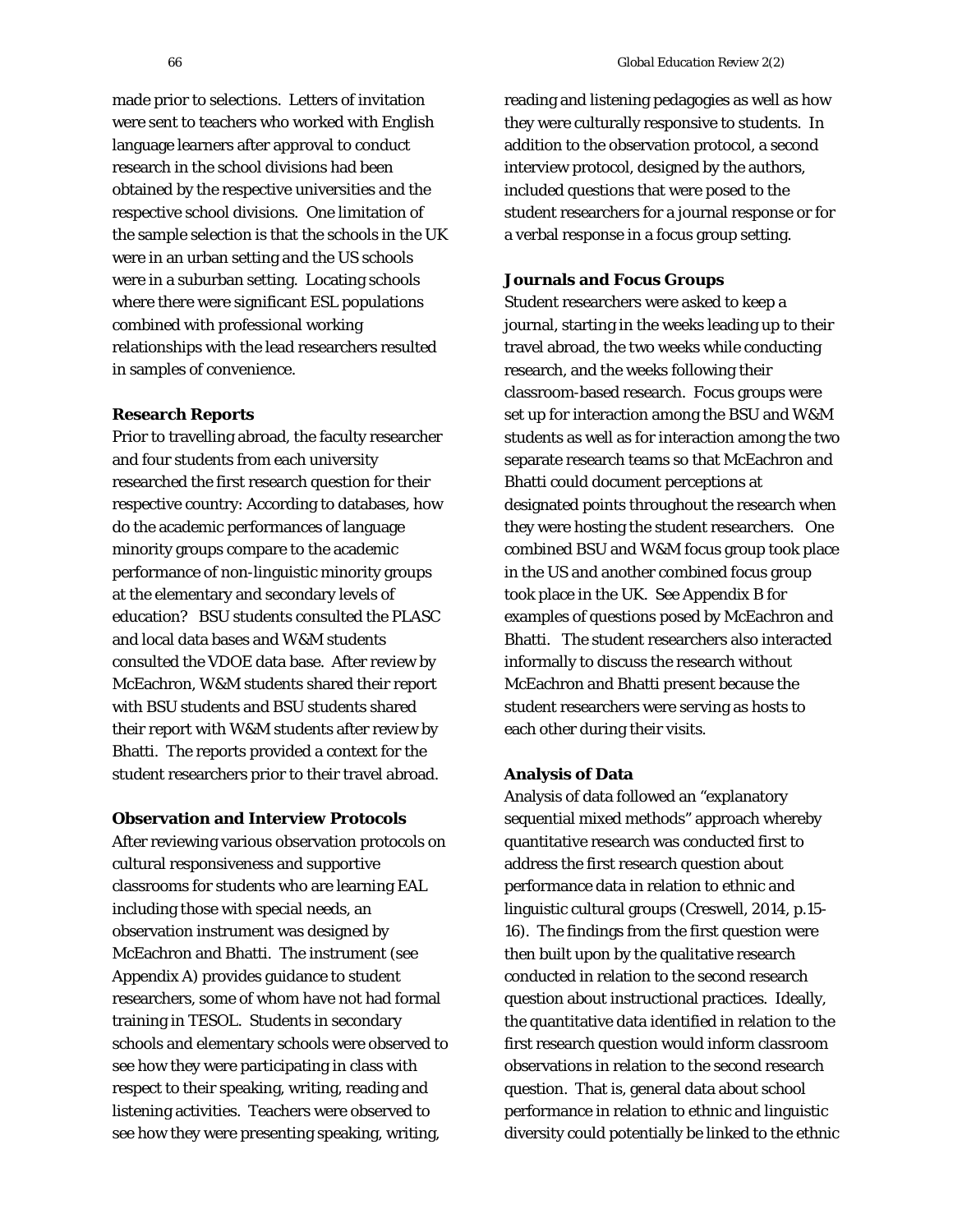and linguistic diversity of individual students in classrooms.

Data collected in relation to items on the classroom observation protocol (Appendix A) were inserted into spreadsheets by each student researcher. McEachron, Bhatti and student researchers then had access to the spreadsheet to discuss patterns that emerged for each question on the protocol. Discussions took place in person with those student researchers who remained close to campus and through email correspondence with those students who were not in close proximity. Positioning theory allowed for the researchers to explore their respective interpretations and illuminate crosscultural differences as well as positioning differences and similarities.

Data analysis utilized pattern matching and explanation building. Each student researcher inserted his or her responses to the questions on the protocol into a spreadsheet that was posted to Google Docs<sup>1</sup> so that everyone had access to the data. Journal responses and research reports were also posted in order to triangulate the data. Pattern-matching logic compares an empirically based pattern with general predications. An empirically based pattern would be a pattern that emerged that was consistent with the demographic academic performance patterns for language minorities. Building an explanation about each school setting requires that the researchers explore possible causal links for phenomenon that are discovered for each person. According to Yin (1984, p. 107), "the causal links may reflect critical insights into public policy process or into social science theory." He argues that interpretations of case narratives are stronger when they reflect theoretically significant propositions. Unfortunately, the researchers found reluctance on the part of school administrators and teachers to release specific performance data in relation to individual students which is consistent with one of the limitations identified by Creswell (2012) when attempting to bridge quantitative and qualitative data.

# **Findings**

Findings are presented in two sections that correspond to the following research questions: (1) According to databases, which bilingual groups are performing better at primary and secondary levels of education? (2) According to language support teachers and university students, what are the strengths and weaknesses of the programs for language minorities who are learning English in the UK (Bristol) and US (Henrico)? The following pseudonyms will be used for the four schools: US Elementary, US Secondary, UK Elementary, and UK Secondary. In the UK, the elementary schools are referred to as primary schools, but the elementary designation is used here so that it is clear that the samples are comparable. Findings for the first research question follow.

# **Language Policy and Performance Data in Henrico, Virginia**

Unlike countries that have national language policies that provide guidelines for teachers, US teachers navigate federal, state, and local policies. This state of affairs has been influenced by *No Child Left Behind* (NCLB). NCLB, signed into the law by President George W. Bush in 2002, was the reauthorization of the *Elementary and Secondary Education Act*. With NCLB, what was previously entitled the *Bilingual Education Act* was replaced by the *English Language Acquisition, Language Enhancement, and Academic Achievement Act.* Under the general provisions of NCLB's Title IX, Part A, Section 9101, any student identified as *limited English proficient* (LEP) must have a Home Language Survey that identifies the student as bilingual and a score showing limited proficiency in one or all of the four domains—listening, speaking, reading, writing. According to NCLB *limited English proficient* describes individuals who are aged three through twenty-one, and are enrolled or preparing to enroll in an elementary or secondary school. Their difficulties in speaking, reading, writing, or understanding English may affect their ability to succeed in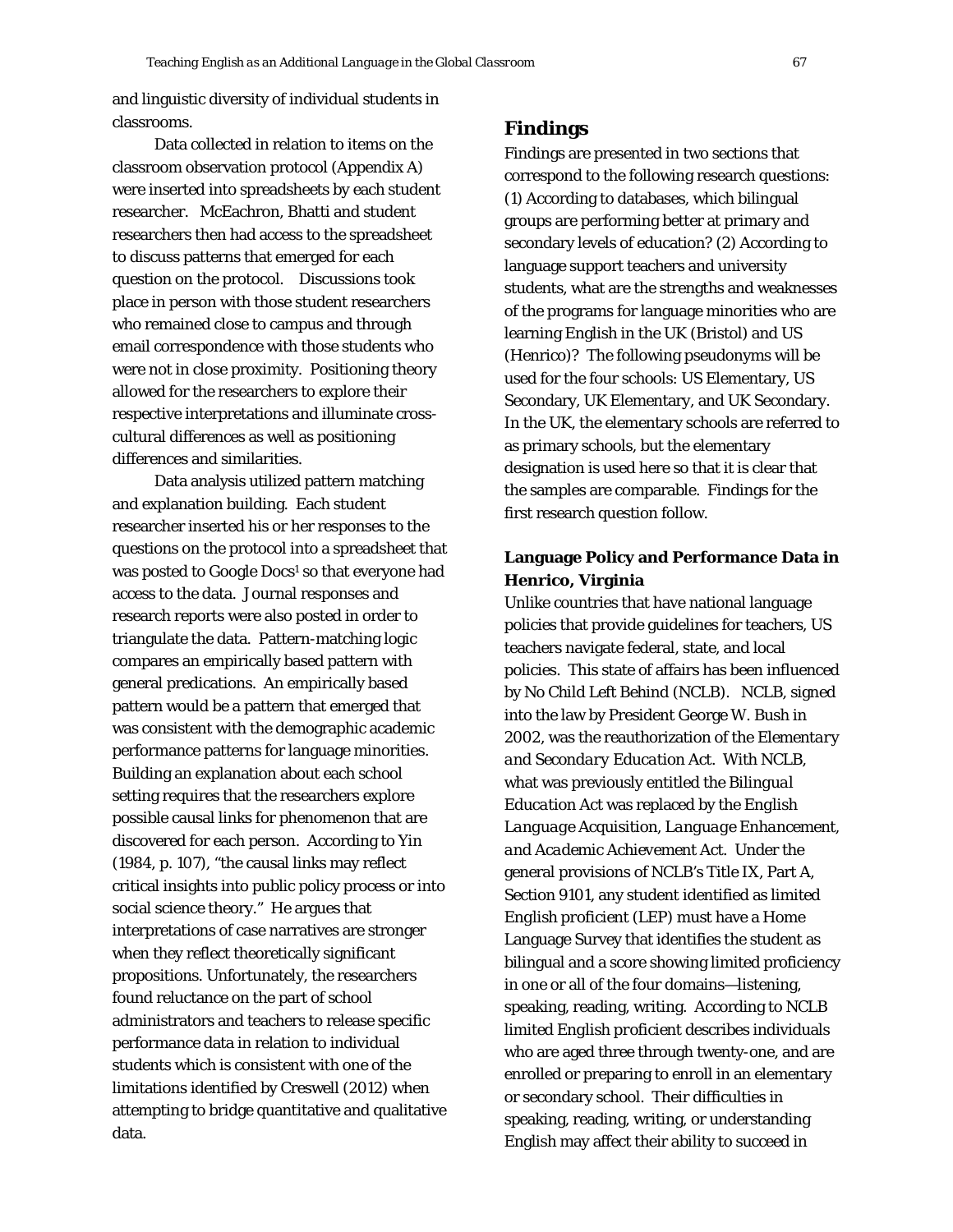school and on state assessments and ultimately as citizens (Center for Public Education, 2007).

# *Language Policy*

In a Virginia study, McEachron and Martin (2012) explored the impact of NCLB on selected school divisions, according to the divisions' ESL supervisors. The supervisors emphasized the challenge of realigning curriculum so that their school divisions would be in compliance with three distinct units—their local school division, the state of Virginia, and the federal government as specified by NCLB. Despite the alignment challenges with local, state and federal testing guidelines in the three reviewed school divisions, the researchers noted that ELL teachers and their supervisors were in agreement regarding the importance of differentiating curriculum and instruction for English language learners so that they would be more successful academically. One of the challenges in doing so is not to compromise high quality instruction, a sentiment echoed by Florida teachers. In a study of English Language Learner (ELL) teachers, Harper, Platt, Naranjo and Boynton (2007) reported that the implementation of NCLB reforms compromised high quality instruction for ELLs, specifically the standardization of curriculum content, the means of instruction, and the lack of opportunities for individualized instruction.

# *Performance Data*

The Virginia Department of Education (VDOE) publishes annual reports for each school in the Commonwealth, providing the most up-to-date information regarding a school's performance on standardized testing, with a focus on English and Math examinations. According to a 2012 report from the National Center for Education Statistics, there were 87,472 students classified as ELLs, comprising 7.1% of Virginia's school population. This number is below the 9.8% of students nationwide who receive ESL services, but Virginia nevertheless has the seventeenthhighest percentage of ESL students of all fifty states (NCES, 2012). Although Virginia school

systems do not report data on the native countries of their ELLs, the top five home countries for immigrants to Virginia in 2010 were El Salvador, Mexico, India, Korea and Vietnam. The most common first languages of ELLs in Virginia were: Spanish, 56,445; Korean, 4,709; Vietnamese, 3,726; Arabic, 3,490; and Urdu, 2,765. As in all states, the number of ELLs enrolled in Virginia tends to be higher in the earlier grades.

Following a nation-wide trend of ELLs performing lower academically than their English-proficient peers, Virginia's ELLs pass the state standardized tests, the Virginia Standards of Learning (SOL), at a lower rate than the statewide average. For example, in 2009-2010, only 84.7% of ELL Virginia third graders passed their Mathematics SOL test, scoring at or above Proficient, compared to 91.4% of the total school population. Likewise, this trend continued on the third grade Reading/Language Arts assessment, where only 77.9% of ELLs, compared to 83.1% of the total school population, scored at or above Proficient and in Science, where only 82.1% of ELLs, compared to 90.7% of the total school population, passed. This gap in performance on standardized tests between ELLs and Englishproficient students continues at all grade levels; on the high school level, only 84.2% of ELLs passed the Mathematics SOL, 79.9% passed the Reading/Language Arts SOL, and 70.1% passed the Science SOL, compared to 91.3%, 94.0% and 89.7% of the total population of students statewide who passed each test (Virginia Department of Education, 2013).

# *Henrico County*

As of September 2012, the total number of LEP students in Henrico County, Virginia was 2,703. Among the LEP students, 79 different native languages are spoken. Of the total LEP student population, Castilian Spanish was the most widely spoken native language (1,161 students) followed by Arabic (311 students) and Vietnamese (145 students). LEP students are required to take Standards of Learning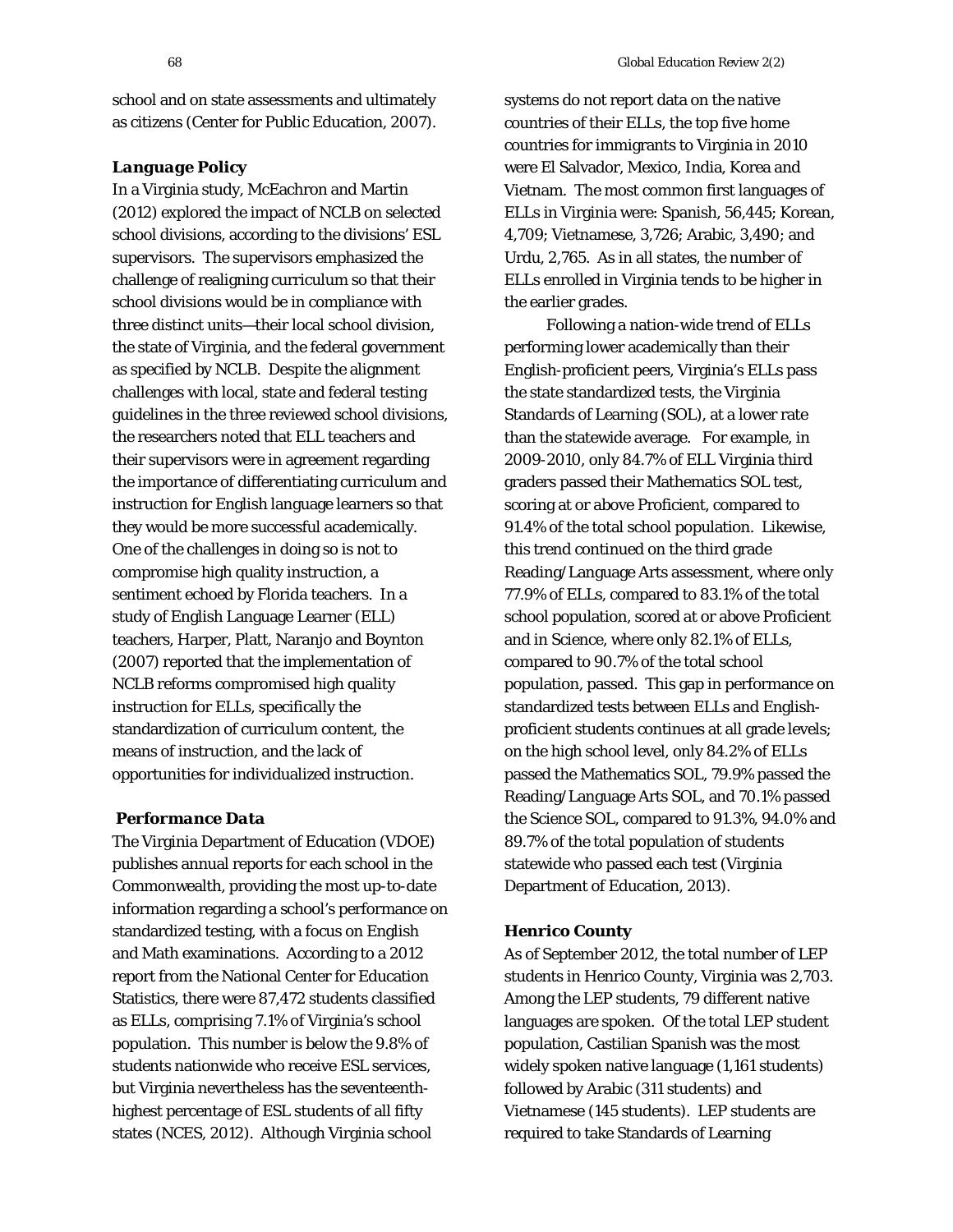Assessments; English language proficiency is assessed annually and there are rarely any exemptions (Henrico County Public Schools, 2014a; Henrico County Public Schools, 2014b; Virginia Department of Education, 2014).

### *US Elementary*

US Elementary is a fully accredited public school, meeting the accreditation benchmarks across all four subjects for the 2013- 2014 school year. As of September 30, 2012, 531 students were enrolled. Data from the 2012- 2013 school year showed that 73% of all students passed the grade three English reading assessment with 18% receiving advanced scores. On the same assessment, 52% of LEP students received a passing score, and 16% received an advanced score. On the grade three mathematics assessment, 68% of all students passed with 16% of those students receiving an advanced score. LEP students had lower scores with 43% passing the assessment and 7% achieving an advanced score (VDOE, 2014).

As of January 2014, US Elementary had 196 English language learners enrolled. It was one of the most culturally diverse elementary schools in Henrico County with students from 28 different countries (Henrico County Public Schools, 2014c). Of all the elementary schools in Henrico County, US Elementary has the most ELLs. Among the ELL population, 20 native languages are spoken with Spanish (86 students, 44%), Nepali (48 students, 25%), and Arabic (21 students, 11%) being the 3 most widely spoken native languages. Students from all six of the English proficiency levels are enrolled at US Elementary with most students being categorized at levels 1-4. Of the 196 ELLs, 38 students are at Level 1, 49 students are at Level 2, 62 students are at Level 3, 38 students are at Level 4, and 38 students are at Level 5.

# *US Secondary*

US Secondary is a fully accredited public high school, meeting the accreditation benchmarks

across all areas when considering the student population as a whole. There were 1,738 students enrolled during the 2013-2014 school year. When looking at combined data for all students at US Secondary, the school continually performs higher than statewide averages on standardized testing. Currently, more than 25% of US Secondary students are enrolled in Advanced Placement courses, courses considered comparable to the college level (VDOE, 2014). In addition, 88% of all students graduate in the typical four year sequence with a Standard or Advanced Studies diploma as outlined by the Federal Graduation Indicator, compared to a statewide graduation rate of 83% (VDOE, 2014). Focusing more exclusively on English Language Learners, 73% of LEP students graduated in four years compared to a statewide graduation rate of 65% among LEP students (VDOE, 2014).

Overall performance on English and Reading assessments from the 2012-2013 school year show that 94% of all students at US Secondary had passing scores (VDOE, 2014). However, only 53% of LEP students at US Secondary had passing scores albeit consistent with a 54% pass rate for LEP students statewide (VDOE, 2014). As for Mathematics performance, 71% of LEP students at US Secondary had passing scores, much higher than the 59% pass rate for LEP students statewide, but still lower than an 89% pass rate for all students at US Secondary (VDOE, 2014).

As of January 2014, US Secondary has 112 students classified as English Language learners and this number is expected to rise before the end of the school year due to additional families moving to the area. Based on percentages from higher to lower, the native languages of these students is first Nepali, then Spanish, and then Arabic. The distribution among the six levels of English proficiency as determined by the World Class Instructional Design and Assessment (WIDA) levels is shown in Table 2.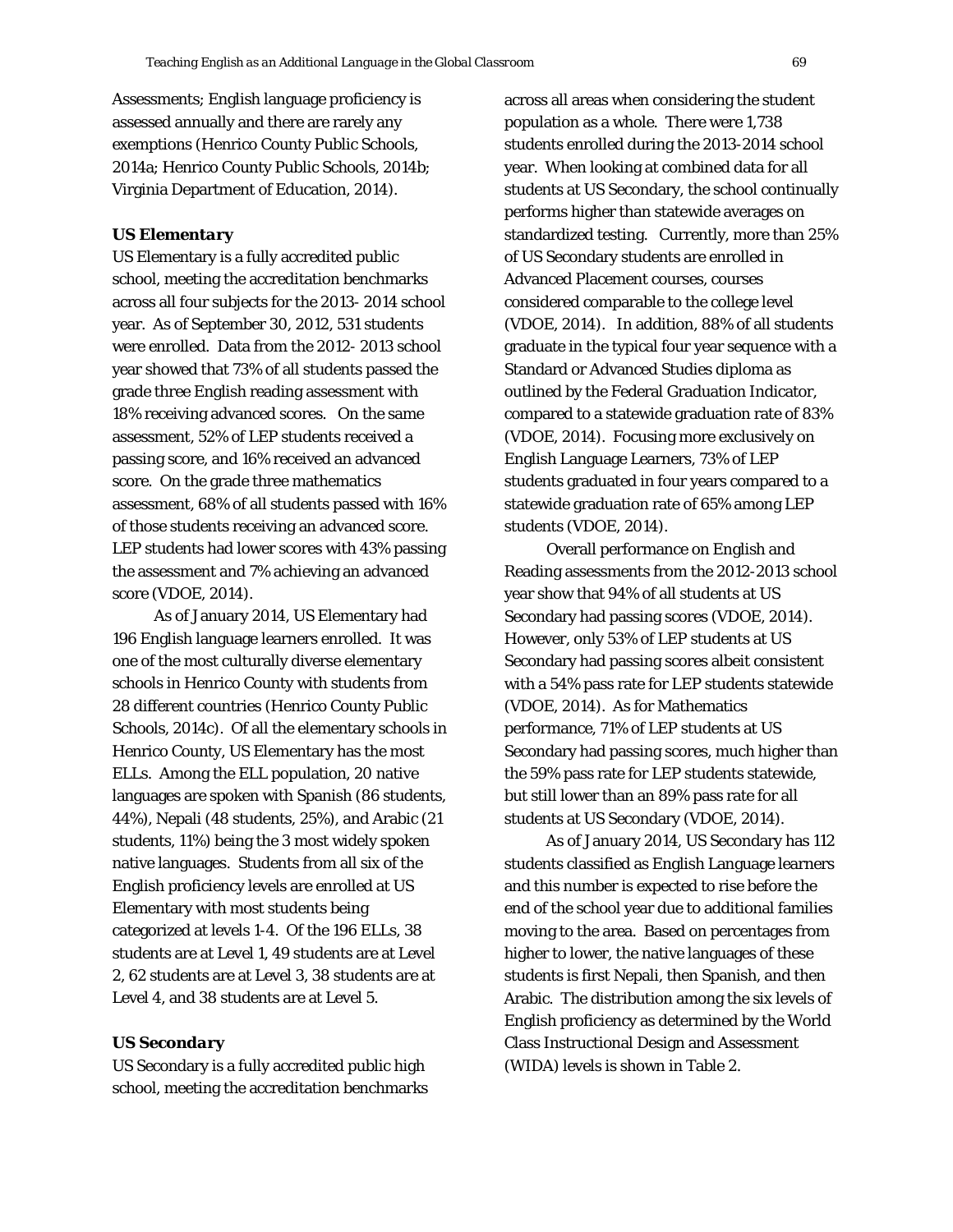Table 2.

# Level One Level Two Level Three Level Four Levels Five and Six 13 | 20 | 25 | 26 | 18

# *US Secondary Students' WIDA Levels*

# **Language Policy and Performance Data in Bristol, England**

The Department for Education (DfE) in England determines the English School Curriculum. As education in the United Kingdom is a devolved matter this study focused solely on English policy, which is independent to the policies of the other members of the UK: Wales, Scotland and Northern Ireland. English as an Additional Language (EAL) has no curriculum status, or discrete content, in England, and therefore has no specialization in the Post Graduate Certificate of Education (PGCE) course, the most popular academic route into gaining Qualified Teacher Status (QTS) and becoming a teacher.

# *Language policy*

According to The National Association for Language Development in the Curriculum (NALDIC), the priority for children learning English as an Additional Language (EAL) is to promote rapid language acquisition and include them in mainstream education as quickly as possible (Overington, 2012). This means that EAL learners are taught alongside native speakers in mainstream classrooms, while newly arrived pupils may be supported by specialist EAL teachers or bilingual classroom assistants. In certain areas of high density EAL learners, schools may also set up separate classes to provide more focused support (Overington, 2012).

One of the key sets of guidelines which the government has issued in relation to EAL pupils is the Guidance to accompany the Standards for

Qualified Teacher Status (The Training and Development Agency for Schools, 2009). The Training and Development Agency for Schools offers teacher trainers best practice guidelines with regard to how to prepare and assess those wishing to gain Qualified Teacher Status (QTS). Under the section entitled *Achievement and Diversity,* the guidelines focus on *children with special educational needs* including those for whom English is an additional language.

Supporting the implementation of government policy and guidelines, NALDIC issued a document entitled *EAL and Initial Teacher Training: Guidance for Providers*  (Davies, 2012). This provides detailed guidance for assisting Initial Teacher Training providers in supporting trainee teachers to meet the needs of EAL, and the related Standards for QTS. The document is drawn from a range of research, theoretical perspectives and practice, and is informed by the work NALDIC has undertaken to provide support and information on EAL for all professionals involved in initial teacher education. Davies (2012) reports that only 45% of Newly Qualified Teachers felt their training was *good* or *very good* in relation to preparing them to teach learners for whom English is an additional language.

### *Bristol, England*

According to the Bristol City Council (2013), the estimated population of Bristol is 432,500, the largest city in the South West of England. The percentage of the total population who are not classified as White British is 22%, a number that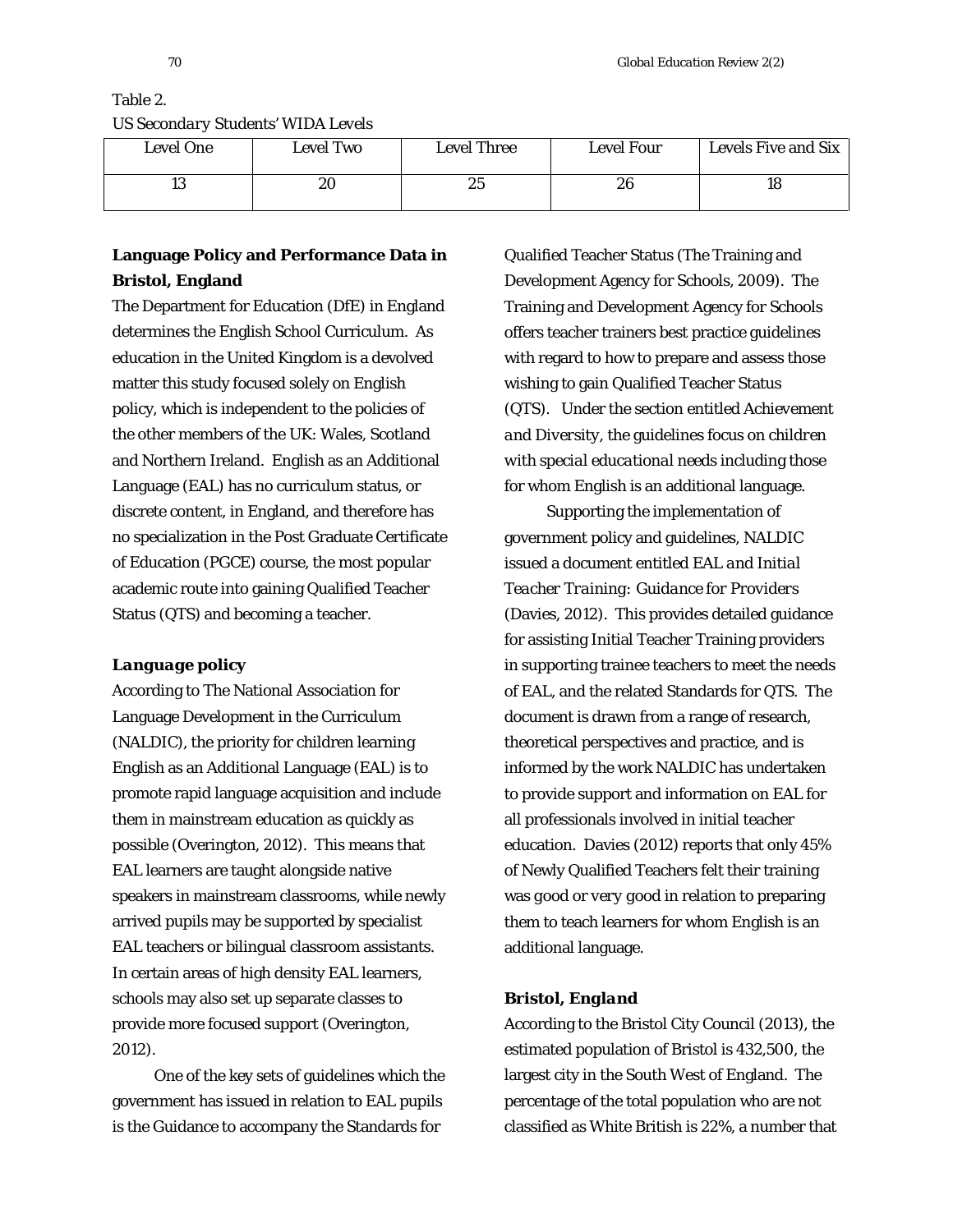is increasing, and the percentage of individuals who were not born in the UK is 15%. There are at least 45 religions practiced, at least 50 countries of birth represented, and at least 91 main languages spoken by people living in the city. A period of unprecedented population growth occurred from 1990 through the 2000s. Since 2001 the population is estimated to have increased by 42,400 people (10.9%); this compares to an England and Wales increase of 8.0% over the same period.

Bristol experienced significant population increases, particularly from 2004-2005 when the A8 Accession countries joined the European Union (EU). The Black or Minority Ethnic group (BME) population (all groups with the exception of all the White groups) makes up 16% of the total population. Of the 15% born outside the UK, 19,686 (4.6%) were born in other EU countries (including 10,520 in the EU Accession countries) and 40,540 (9.5%) were born in countries outside of the EU. There are at least 50 countries represented in Bristol, the ten most popular countries of birth of all Bristol residents, excluding native UK citizens, are: Poland (6,415 citizens); Somalia (4,947); India (3,809); Jamaica (3,279); Other EU accession countries (3,025); Ireland (2,900); Pakistan (2,770); Other EU members countries (2,478); Germany (2,329). Of the people not born in the UK, 69% arrived in the UK when they were of working age and 30% arrived as children. The main languages spoken, other than English, are Polish and Somali. Overall 9% of people do not speak English as their main language.

The increase in population has service delivery implications. Concentration of this growth on particular population groups in certain areas of the city, such as Somalis in Lawrence Hill, Ashley and Easton, will have localized implications on the delivery of these services. New communities bring both advantages and new challenges around cohesion and integration. The Community Cohesion Strategy, whose strategies include supporting innovation around the teaching of English Language (TESOL) (Bristol Government, 2014) provides guidelines regarding how Bristolians should foster good relations between homogeneous communities and the wider community.

### *UK Elementary*

According to a *Supply and Voluntary Staff* document, the largest ethnic group in the UK Elementary is Pakistani followed by Black Somalian. In the classroom that student researcher AH was observing, there was also a student from Iraq. AN was told that the majority of students live within a 2-3 block radius and that the majority of the students' families were seeking asylum or work in Bristol, therefore, most did not speak English and most did not work. In the overall school population, 85%-90% of the students were classified EAL. Students primarily arrive from Pakistan, Somalia and areas in the Middle East and India. A smaller percentage of students come from Eastern Europe and various regions in Asia. Some of the languages students speak include Arabic, Farsi, and Kurdish. Many girls wear hijabs indicating religious affiliation to Islam. Students in the elementary school typically attend the high school described in the following section.

### *UK Secondary*

UK Secondary is a state funded school for young people from the age of 11 to 18 years. The school serves a diverse multi-ethnic student population. It is situated near the city center, and comprised of many facilities for arts, science, sports and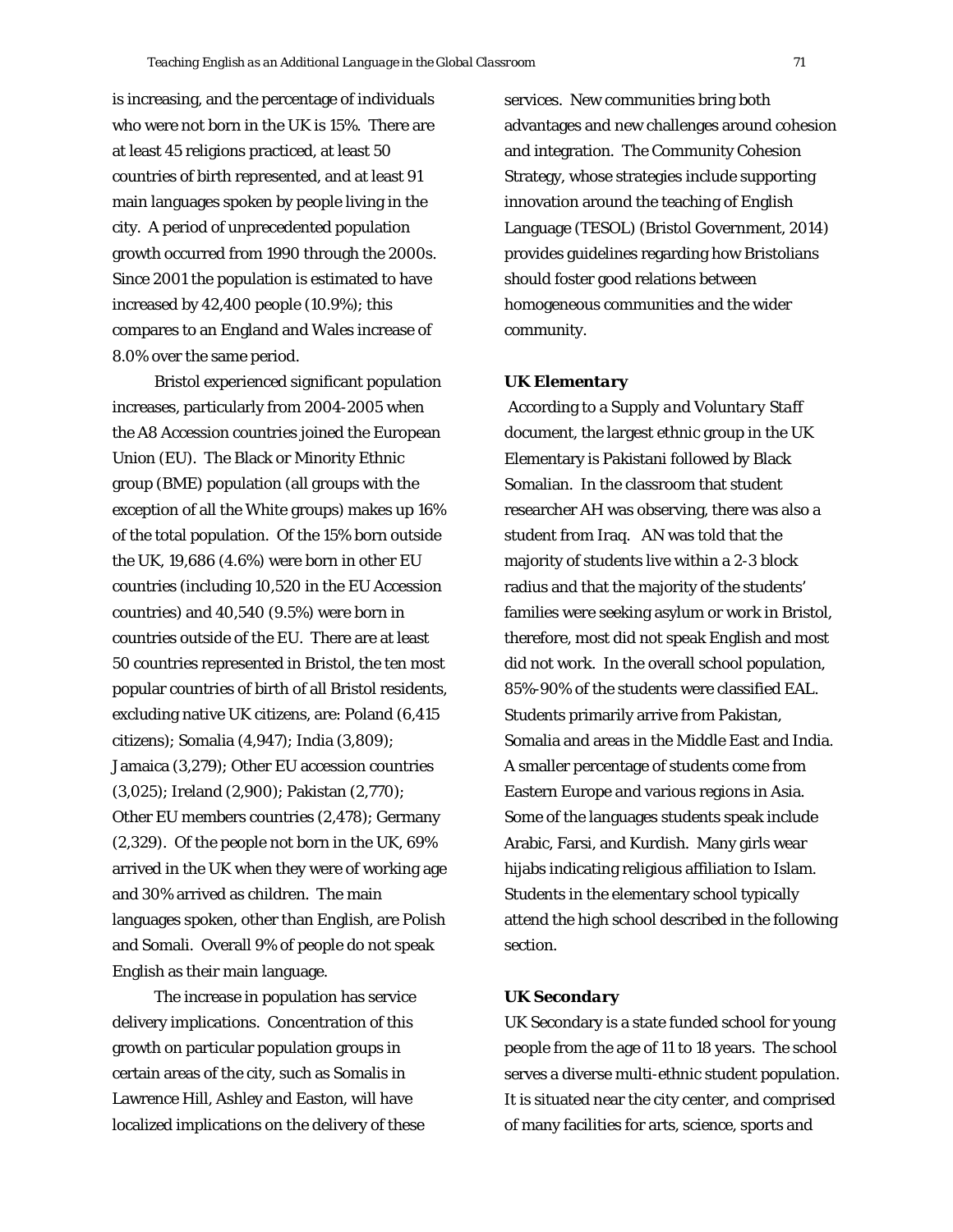catering with an industrial level catering center making it possible for students to choose a future in academic work, professional or vocational fields. According to a 2013-2014 school prospectus, 96% of students continue in education or training after the age of 16. The school has over 210 students involved in post-16 to 18 studies and around 60 students progress to university every year at average age of 18.

The area around UK Secondary had the highest unemployment rate in Bristol in 2012- 2013, 9.7% compared to the city average of 4.1%. In 2013-2014, UK Secondary had 989 students of whom 56% did not speak English as their first language. In 2013-2014 there were 106 teachers and 41 Teaching Assistants. The pupil to teacher ratio is 10.4. There are 55.3% male students and 44.7% female students, 5.9% are on the Special Education Needs register, and 57.6% are on Free School Meals, an indicator of material poverty. On the whole, 73% of the students are considered to be disadvantaged and 27% not disadvantaged in terms of their socio-economic positions and parents' occupations.

UK Secondary is a diverse school with many linguistic and ethnic variations. In terms of the UK Secondary student population, 33 nationalities from outside Europe are represented in the school. These include students who originate from Afghanistan, Armenia, Burundi, Cameroon, Cuba, China, Democratic Republic of the Congo, Ethiopia, India, Iran, Iraq, Nepal, Nigeria, Sierra Leone, Somalia, Thailand, United Arab Emirates and Zimbabwe. Religions represented in the school include Christianity, Islam, Hinduism, Sikhism, Atheism and Buddhism.

Fourteen nationalities are from Eastern and Western Europe, including Romania, Hungary, Poland, Slovakia and Albania. The 2013-14 demographics, combining national

census and school categories are as follows: Any Other Asian, 2.81%; Any Other Ethnic Group, .13; Any Other Mixed Background, 2.17; Bangladeshi, 4.59; Black Caribbean, 11.35; Black Somali, 19.90; Chinese, .51; Gypsy/Gypsy Roma, 2.17; Indian, 4.59; Information Not Obtained, .64; Other Black African, 2.81; Other White, .51; Pakistani, 11.73; White-British, 21.30; White and Asian, .26; White and Black African, 1.02; White and Black Caribbean, 7.40; White Eastern European, 4.46; White Western European, 1.40; identifier left blank, .26.

There are a high number of refugees and asylum seekers in the local area from which the school draws its students. Of the 16 year olds, 20% do not have any qualifications; 42% of those over 16 have a Level 2 as their highest qualification—which is what 12 year olds might be expected to achieve in usual circumstances. According to Bristol local government figures, the average number people from all ethnic groups aged 16 or over who have no qualifications is 20% (Mills, 2014). Overall 50% of children achieved Level 4 in English and Math at Key Stage 2. In 2013, only 30% of children achieved A to C grades at GCSE including English and Math at Key Stage 4. Performance in English and Reading assessments from 2012- 2013 school year show that 66% of pupils achieved expected level of progress between Key Stage 2 and GCSE English at the end of KS4; 47% achieved expected level of progress between KS2 and GCSE Math at the end of KS4; 4% with low prior attainment achieved Level 2 threshold including A to C grades in both English and Math GCSEs; 57% of middle prior attainment achieved level 2 threshold including A to C in English and Math (Department for Education, 2013). Table 3. provides performance comparisons for EAL students and the statefunded average.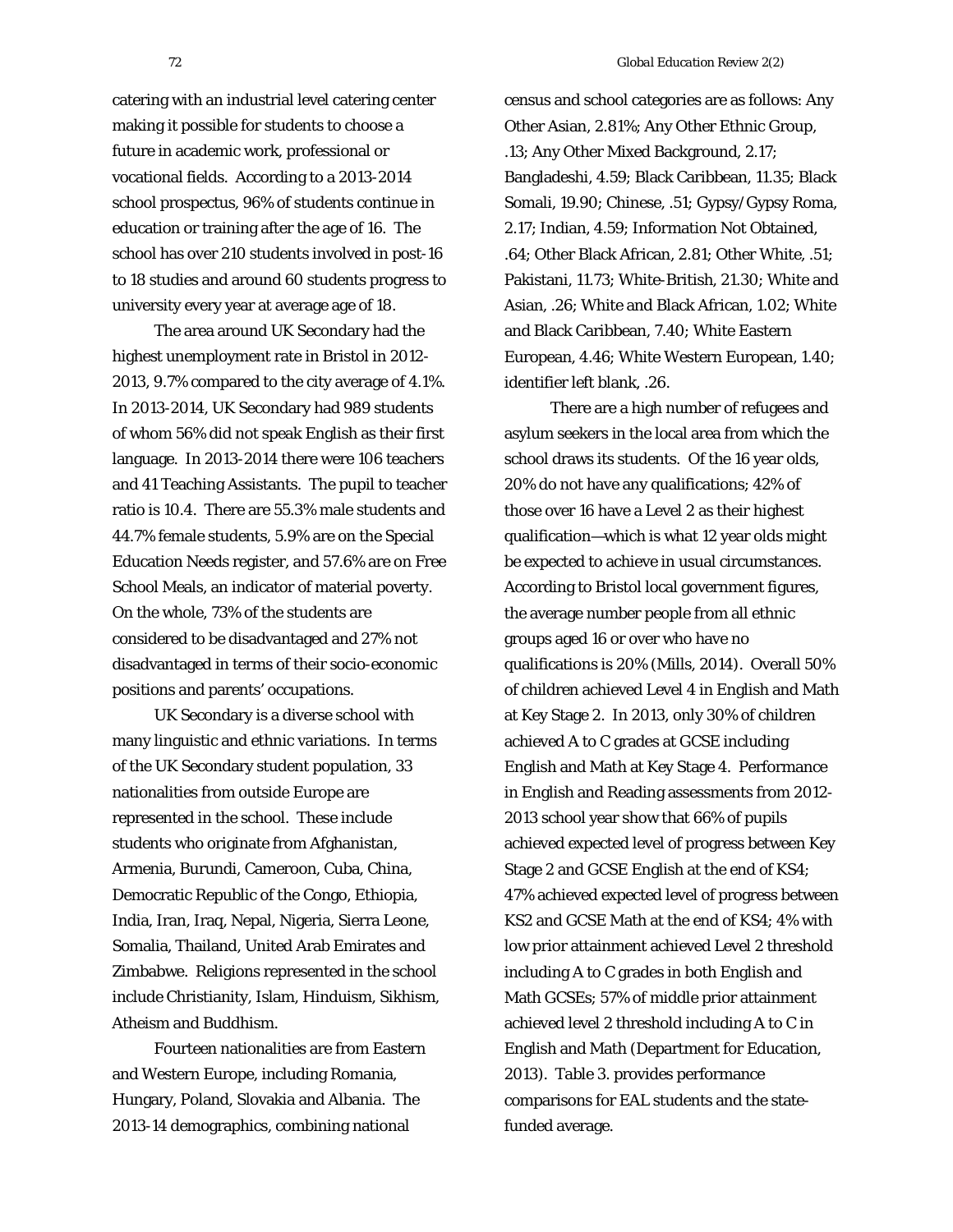

Table 3. *UK Secondary EAL Performance Comparisons*

The overall performance of UK Secondary School compared to the average results of all English state funded schools, is considerably poorer. When looking at the total amount of pupils who passed both English and math at GSCE, they follow a near identical performance gap (overall this 25.3%). However, the number of pupils in UK Secondary School's EAL cohort who come from the weakest performing academic ethnicities is much higher than the national average. There is only a small performance gap between UK Secondary School and the national average, when comparing the percentage of pupils who have made the expected progress in English (4.4%), yet a much larger difference (33.8%) when comparing the percentage of pupils who have made the expected progress in math.

When comparing language needs between the Henrico and Bristol schools, the following differences emerged. In the US, the primary LEP groups at the elementary level were Spanish, followed by Arabic and Vietnamese; at the secondary level the relative proportions were

Nepalese, Spanish and Arabic. In the UK, the primary LEP group was Black Somali (including Somali and Arabic), followed by Pakistani (including Urdu and approximately ten regional languages) and Black Caribbean (including Dutch, Spanish and French). One challenge in reporting the data is the difficulty of aligning one reporting system with the other. As a result the relative proportions are reported rather than the actual percentages since UK Secondary reported ethnic group percentages for the entire school, the UK elementary school reported relative proportions of ethnic groups classified as EAL, the US secondary school reported the total number of ELL students with relative linguistic proportions, and the US elementary school reported total number of ELL students in various language groups which could then be converted to percentages.

How schools report ELL data varies within countries, within school divisions and between countries. This makes it difficult to devise intelligible tables for ease of comparison regarding resources on the one hand and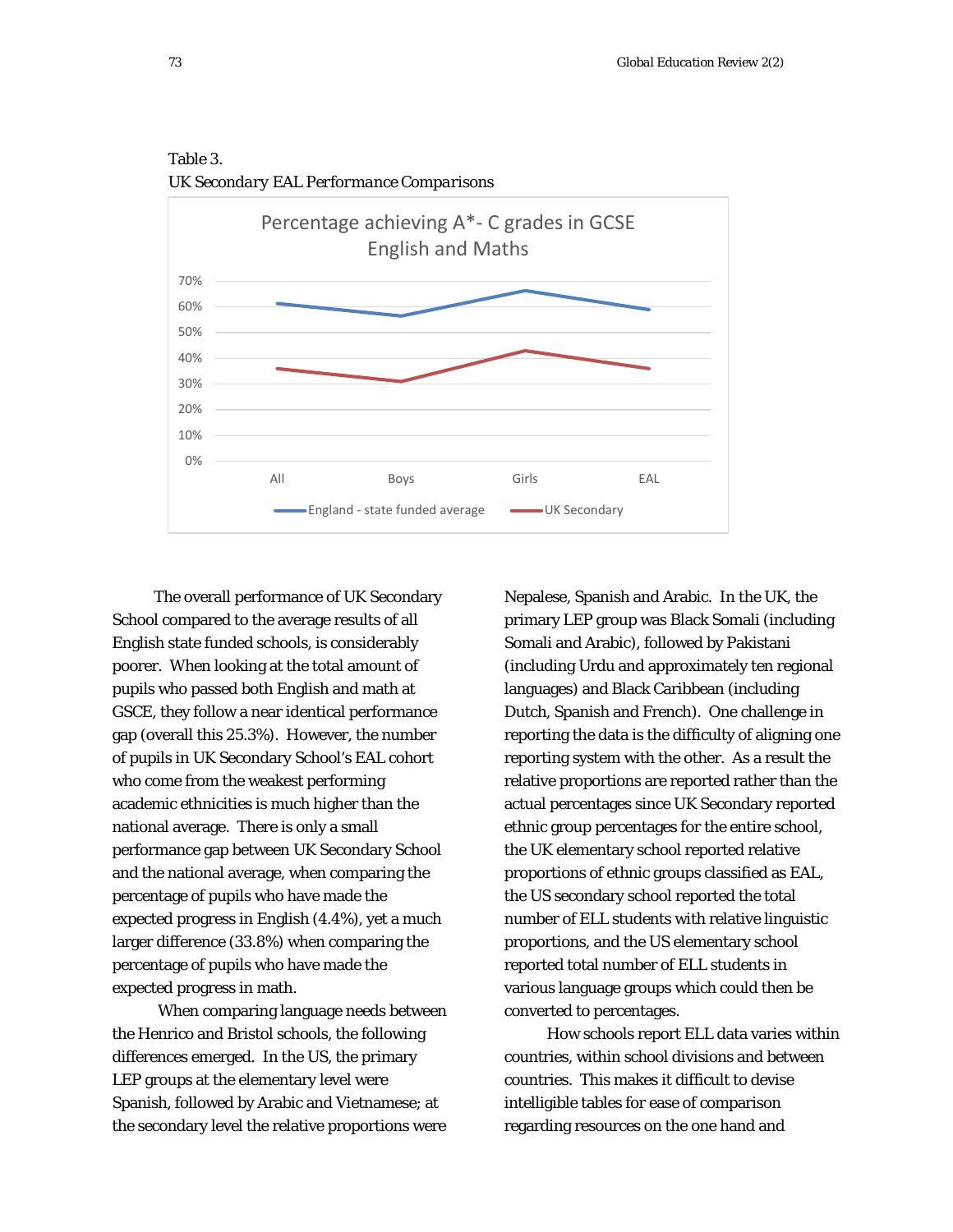Table 4

accountability through public examination results on the other. For example, if there was a standard basis for comparison such as the performance levels in the WIDA standards, levels of achievement could be compared. In addition, the curriculum and ages at which students are tested are not identical. This makes direct comparisons difficult. Despite reporting challenges it is generally evident that the US and UK are countries that attract immigrant populations and that the schools face similar challenges in accommodating linguistic diversity. For example, both the US (elementary) and UK (secondary) schools documented ESL student populations representing 28 or more nationalities. Among the ESL populations in the UK and US, the levels of English language proficiency demonstrated wide ranges, but compared to the performance of ESL students across the divisions, they

performed well at the schools selected for this study. This leads us to findings for the second research question—According to language support teachers and university students, what are the strengths and weaknesses of the programs for language minorities who are learning English in the UK (Bristol) and US (Henrico)?

# **UK and US Student Researchers' Perceived Strengths**

Based on themes that emerged from an examination of responses to the questions on the protocol, journal entries, and focus group discussions, UK and US researchers agreed that the TESOL teachers were dedicated to welcoming new arrivals to their classrooms and to facilitating their increased knowledge of all subject areas and especially learning English. Their perceptions are shown in Table 4.

|            | UK Student Researchers' Perceptions of US     | <b>US Student Researchers' Perceptions of</b> |  |
|------------|-----------------------------------------------|-----------------------------------------------|--|
|            | <b>Teachers</b>                               | <b>UK Teachers</b>                            |  |
| Elementary | AL : Students are supported very well and     | AN: The teacher used a variety of             |  |
|            | most will be fluent in two languages, and all | strategies to elicit teacher-student          |  |
|            | of them will be eventually fluent in English  | interactions. This most common                |  |
|            | as their additional language which            | included question/response where the          |  |
|            | inevitably will help them immensely to get a  | teacher provided many guiding questions       |  |
|            | job and have great prospects in America.      | to the students and modelled appropriate      |  |
|            | Due to the incredible support from the        | thinking for the students prior to letting    |  |
|            | teachers, the children's native tongue is     | the students respond. She also modelled       |  |
|            | valued.                                       | expectations before completing activities.    |  |
| Secondary  | LM: The strengths of the educational          | RH: I think that a strength of the EAL        |  |
|            | experiences for EAL students are presented    | program is that the students are taught       |  |
|            | by the supportive and personable teachers     | in full immersion and that the teachers       |  |
|            | that genuinely care about the students'       | demonstrate a lot of patience and             |  |
|            | success. Additionally, the waves of           | experience working with EAL learners.         |  |
|            | migrationpresented a strength as students     | UK Secondary appears to be a school that      |  |
|            | were able to translate for each other; this   | genuinely respects and honors each            |  |
|            | provided a kind of support-help culture       | student's background while maintaining        |  |
|            | amongst the students.                         | high expectations for all students.           |  |
|            |                                               |                                               |  |

*Student Researchers' Perceived Strengths of Language Support Teachers*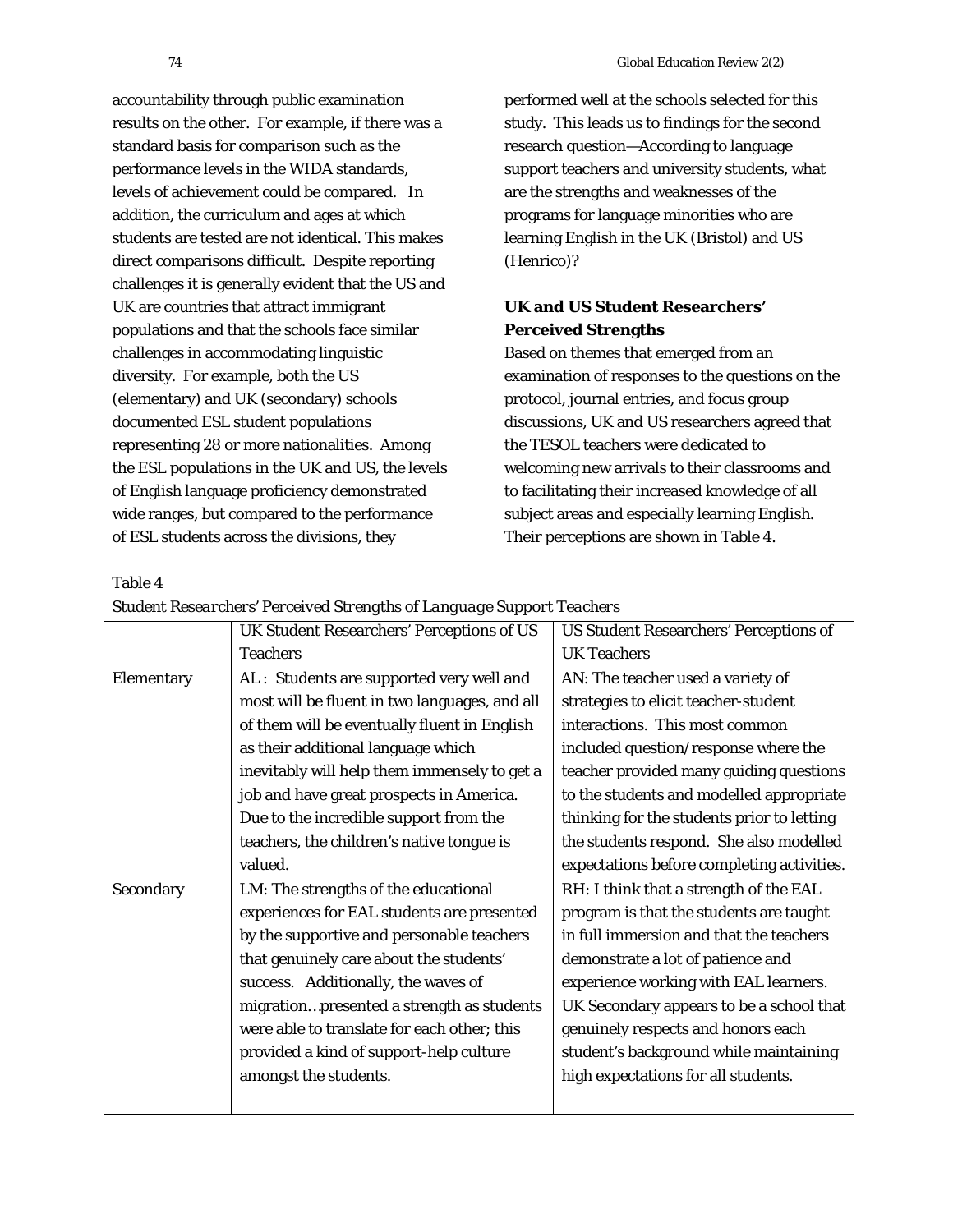The perceptions expressed by the UK and US students echo the social justice theoretical positions espoused by Freire (1970), Nieto and Turner (2012). Literacy can empower students and teachers are in a unique position to affirm culture while providing students with the knowledge and skills needed to be successful rather than marginalized in their new cultural setting. The insights of positioning theorists Tirado and Galvez (2007) also underscore the UK and US student researchers' insights regarding the manner in which classroom discourse and teacher-student interactions shape social realities.

Positioning theory also illuminates the interactive nature of conducting research when researchers are both participants and observers. With this in mind, the lead researchers, McEachron and Bhatti, asked the student researchers if they were having difficulty applying critical pedagogy since they had been welcomed so warmly. The general reaction was that they didn't have difficulty with critical pedagogy, but out of respect for the teachers and their own identity, they didn't want the information to be traced to the student Table 5 presents the researchers' comments.

researcher or the specific teacher. This leads us to the student researchers' perceived weaknesses of the EAL programs.

# **UK and US Student Researchers' Perceived Weaknesses**

The perceived ESL programmatic weaknesses fell into two categories—areas of congruence and divergence across US and UK contexts. The area of convergence was the frequency and cultural insensitivity of standardized testing. Both UK and US student researchers remarked that the teachers they observed were frustrated by the frequent testing that occurs in late April and early May, as well as cultural insensitivities with regard to expectations and test items. Below, AL describes when a teacher attempted to prepare two US newcomer fifth-graders to take a state test in science, the only subject where they were not exempted. Similarly, AH shares the perceptions of a teacher who complained that the state exams use questions that are geared at a British-born, middle class audience and do not consider different cultures when grading student responses.

Table 5

| UK Student Researcher's Perception of US                                                                                                                                                                                                                                                                                                                                 | <b>US Student Researcher's Perception of UK</b>                                                                                                                                                                                                                                                                                                                                                                                                                                                                       |
|--------------------------------------------------------------------------------------------------------------------------------------------------------------------------------------------------------------------------------------------------------------------------------------------------------------------------------------------------------------------------|-----------------------------------------------------------------------------------------------------------------------------------------------------------------------------------------------------------------------------------------------------------------------------------------------------------------------------------------------------------------------------------------------------------------------------------------------------------------------------------------------------------------------|
| <b>Elementary Approaches to Standardized Testing</b>                                                                                                                                                                                                                                                                                                                     | <b>Secondary Approaches to Standardized Testing</b>                                                                                                                                                                                                                                                                                                                                                                                                                                                                   |
| AL: [The] time spentcould have been used to<br>teach and learn English. The fact that they even<br>have to sit for the test in the first place is ridiculous.<br>I didn't realize testing in Virginia was a major<br>thing. I always thought in England that testing was<br>over the top but here in America it really is beyond<br>anything I could have ever imagined. | AH: The teacher expected that children of a middle-<br>class background would get the answer, but noted<br>that none of the students got the answer correct on<br>the history exam. She also noted that last year in<br>the GSCE English exam, one of the questions asked<br>students to describe their home town in a travel<br>brochure. One of the students described his home<br>town in Eastern Europe, but received points off by<br>the examiner for "low interest value" due to the<br>topic of the response. |

*Cross-Cultural Convergence Regarding Perceived Assessment Weaknesses*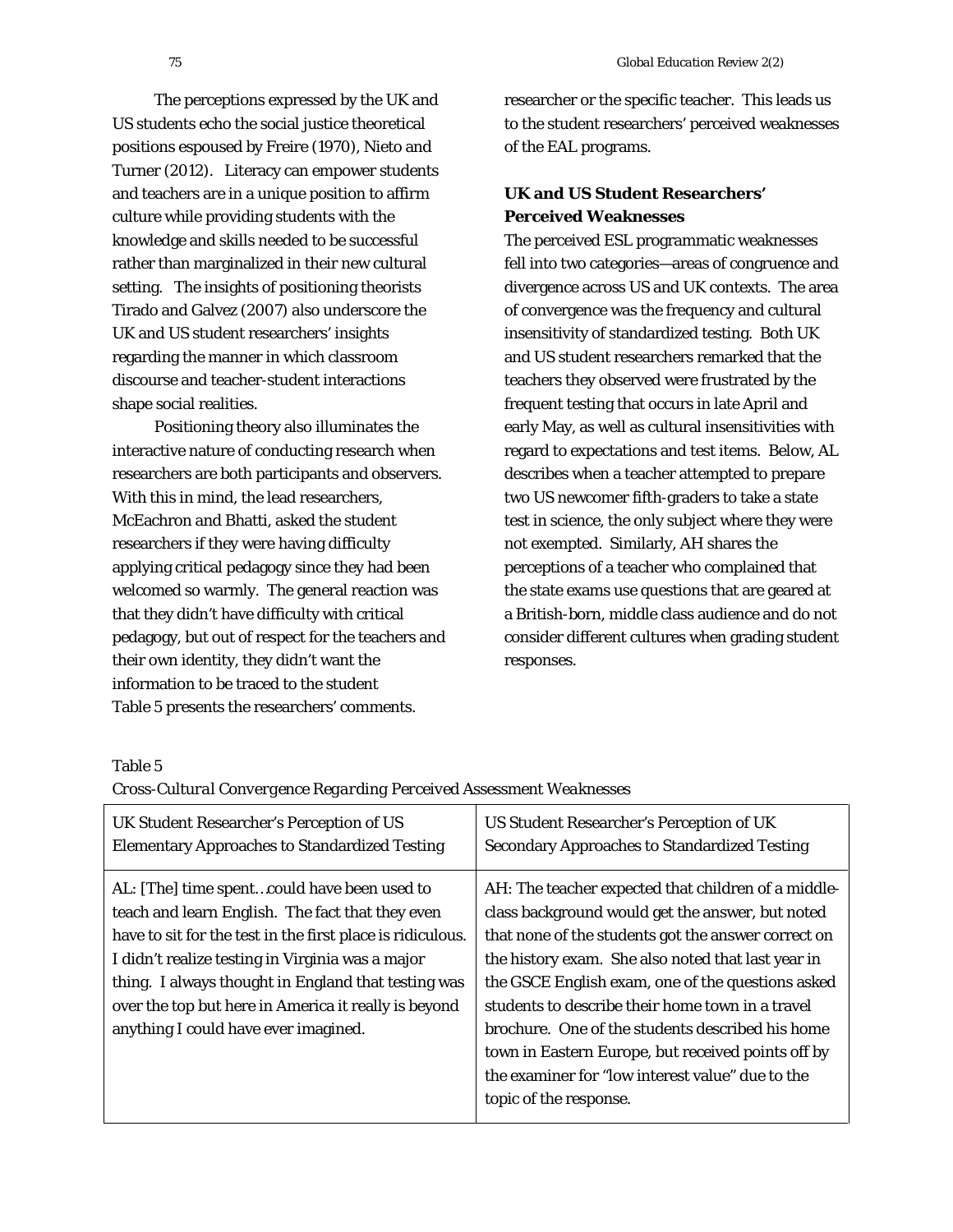Areas of divergence focused on teacher-student interactions, classroom environment, and teacher qualifications. The UK and US student researchers noted environmental concerns that were not conducive to learning; the US researchers noted the lack of licensure for ESL teaching, and the UK and US students reacted differently to what was appropriate for correcting student pronunciation. Table 6 presents a summary of the researchers' perceptions.

Environmental issues for the US student researchers focused more generally on the persistent discipline issues that teachers faced in UK secondary classrooms. Table 7 presents the issues. One area of divergence that may have

been related to educational differences between typical US and UK practice was the manner in which ESL students' pronunciation patterns were corrected. UK student researchers BC and AL were surprised that the US teachers did not correct students' pronunciation errors. BC, who has significant experience teaching English as a foreign language, wrote in his journal:

> BC (US Secondary): Yet there were no summarized error corrections (particularly with mispronunciations) at the end of a particular activity or lesson, which I found to be the most integral part of my own ESL training: pupils learning through their own mistakes.

# Table 6

*Cross-Cultural Divergence in UK Perceptions of Classroom Environments*

| UK Researcher's Perception of   | UK Researchers' Perceptions of | UK Researcher's Perception of     |
|---------------------------------|--------------------------------|-----------------------------------|
| <b>US Elementary</b>            | <b>US Secondary</b>            | <b>US Secondary</b>               |
| AL noted considerable           | BC and LM noted that US        | LM noted that visual support was  |
| background noise in US          | Secondary lacked language-     | minimal for an ESL classroom;     |
| Elementary pull-out class which | specific posters such as verb  | there was evidence of valuing     |
| was distracting                 | charts and metacognitive       | diversity and the promotion of    |
|                                 | processes, common in UK        | equality via anti-bullying poster |

# Table 7

*Cross-Cultural Divergence in US Perceptions of Classroom Environments*

| <b>US Researchers' Perceptions of</b>                                                                                               | <b>US Researchers' Perceptions of</b>                    |
|-------------------------------------------------------------------------------------------------------------------------------------|----------------------------------------------------------|
| <b>UK Elementary</b>                                                                                                                | <b>UK Secondary</b>                                      |
| <b>General lack of communication</b><br>between classroom teachers and<br>resource teachers and the lack of<br>formal EAL training. | Persistent discipline issues were<br>generally reported. |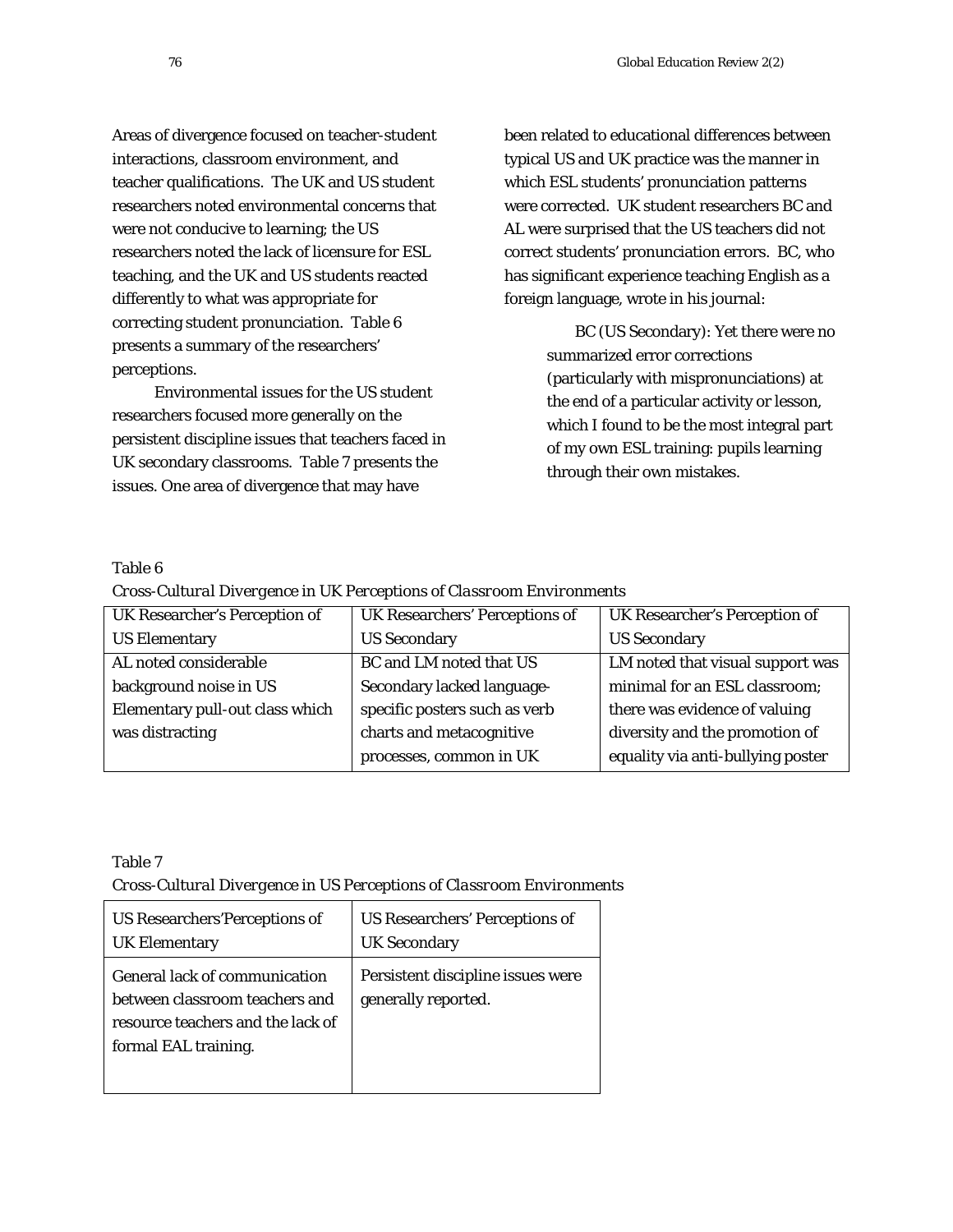AH, who observed high school EAL classes in the UK, was surprised to find that teachers corrected individual grammar and pronunciation errors immediately after students spoke in class. Is this a cultural difference with regard to when and how to administer speech corrections or a matter of not having had coursework tied to pronunciation correction?

The authors gained insight from Samuel and other researchers to interpret these comparative differences. Samuel (2010) maintains that there are four reasons why ESL learners may have difficulty addressing target pronunciation: lack of knowledge of certain auditory features, the inability to hear the new sounds, L1 interference at the level of production, and low sound/spelling correspondence in English. Samuel (2010) and others (Hammerly, 1973; Parish, 1977; Nobuhiro, 2012) agree that errors should be corrected expeditiously; however, we still do not understand the tendency for the US teachers to correct less frequently than the UK teachers.

It is also possible that incorrect pronunciations perceived by the UK student researchers were acceptable pronunciations in the US. Given the vast geographic expanse of the US, teachers may be used to hearing and accepting a greater variation of pronunciations and dialects. Student researcher AN (US) posed an important question after his spirited conversation with BC (UK), "Are the differences integrally related to both pedagogy and culture due to the fact that the Europeans may be more influenced by Vygotsky whereas the Americans may be more influenced by Krashen?" Vygotsky (1934/1986) would lean more in the direction of editing speech to ensure language conformity and precision whereas Krashen (1981) would support less monitoring to ensure greater fluency (Lantolf, 2006).

In addition to perceived strengths and weaknesses, the student researchers expressed cultural differences that affect the learning environments for UK and US students. In the UK, teachers devote more time to religious instruction during assembly time when groups

of students are brought together in the same room. Noting larger student populations in the US, and thus logistical challenges for schoolwide assemblies, announcements intended for larger audiences are often projected over the public address system, which the UK student observers found intrusive and impersonal.

The separation of church and state in the US has contributed to an absence of religious activities compared with UK schools. In contrast, more patriotic activities were noted in US classrooms such as saying the Pledge of Allegiance, a practice absent from UK classrooms. The moment of silence in Virginia was also perceived by the UK students to be symbolic of a religious act. Further research is needed to understand perceived differences in the intent of classroom rituals such as the Pledge of Allegiance, religious assemblies and moments of silence. A few studies have investigated pedagogy and religion as a cultural phenomenon in the classroom (Teece, 2010) and one study has taken a comparative investigation of US and UK social workers' religion and spirituality (Furman, Benson, Canda & Grimwood, 2005). These studies take us too far from our study of language but they are important in that they demonstrate that moving to a new country and school system often introduces cultural expectations that affect ethnicity, religion, and classroom discourse. For example, in a recent study conducted in Saudi Arabia, Al-Osaimi and Wedell (2014) concluded that students' own purposes for learning, which were largely religious, led to beliefs about Arabic learning that supported traditional pedagogy rather than contemporary pedagogy for L2 learning.

# **Discussion and Future Research**

The current study provided unique opportunities for K-12 educators and students to collaborate across national boundaries. No other study has investigated multilingual comparisons across countries and K-12 grade levels with teacher educators and their students in undergraduate and graduate programs. The ambitious approach yielded many rewards and expectations for further research. Having a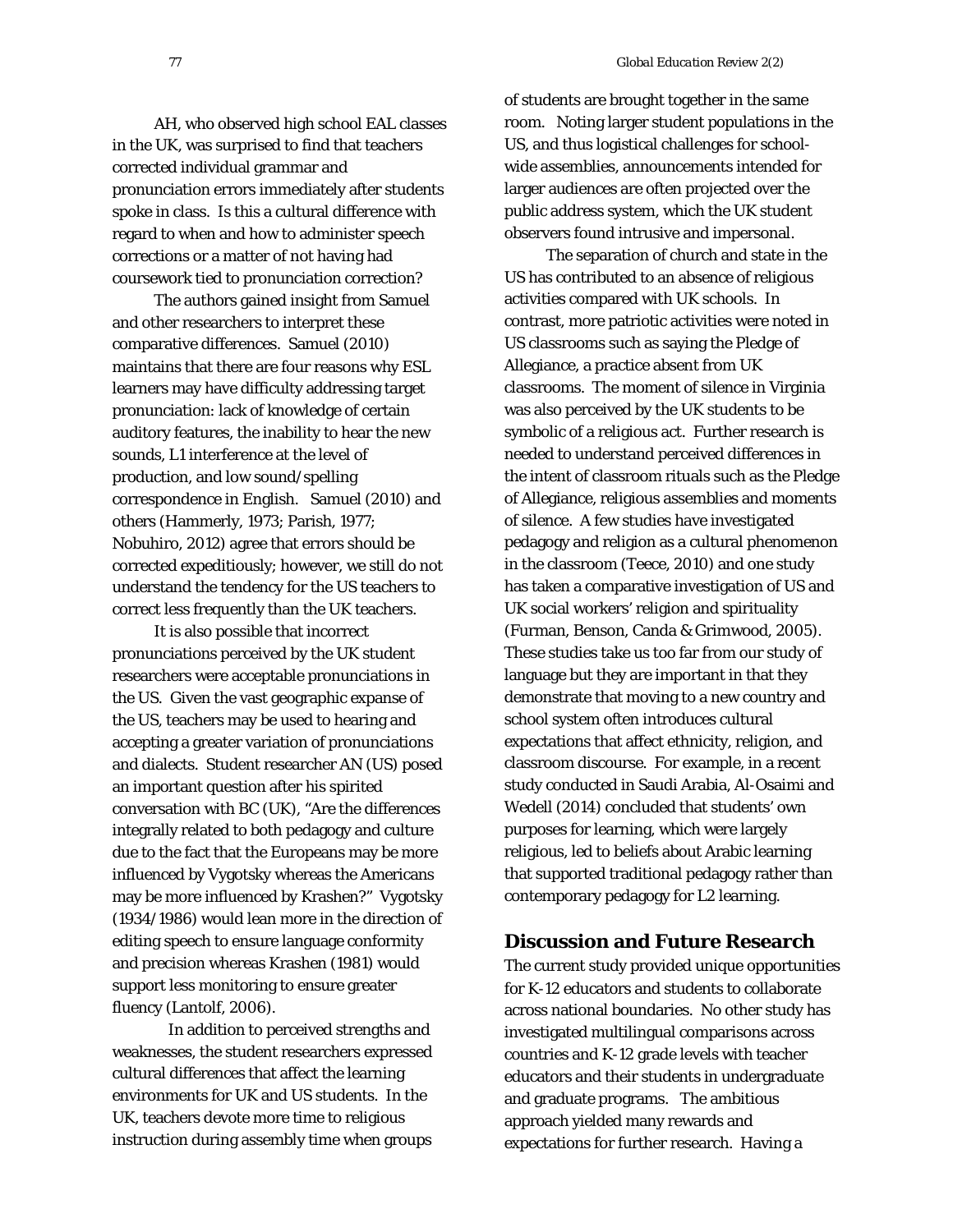more global dimension for perspectives on bilingualism, biliteracy, and biculturalism allowed researchers to look beyond their cultural assumptions about best practice in language learning and student adjustment to a new cultural context.

With regard to social justice issues, this study revealed that schools can be welcoming places and, in some instances, safe havens and bridges for a new life for K-12 students whose families may be escaping ethnic discrimination or civil unrest. Conversations with teachers and administrators revealed that newcomers who came from areas with high levels of conflict often entered the school systems with aggressive behaviors that gradually dissipated once the families realized that the Bristol and Henrico schools were supportive of immigrants. Along with these welcoming behaviors was the introduction of patriotic and religious orientations that were in contrast to prior cultural experiences.

The recognized need for licensed ESL teachers in the US and the UK is another indication that school divisions are looking for resources to support language learning with the intent to ensure that recent immigrants can be successful upon graduation. With additional licensed teachers comes the opportunity to pursue research based on theoretical justifications. As the current study revealed, the student researchers who had formal ESL training were able to link pedagogy to the theoretical influences of Vygotsky and Krashen, pointing out that Krashen (1981) may have had a stronger influence in the US, whereas Vygotsky's (1934/1986) influence may have been stronger in the UK. Linking theory to practice is a very important step in articulating a context for instruction. More empirical research is needed to assess the effectiveness of instruction as theoretically linked to academic achievement.

One limitation of the study is that the schools in the UK were in an urban setting and the US schools were in a suburban setting, due to the proximity and accessibility to the lead

researchers' institutions. It is perhaps likely that some of the discipline issues noted by one student researcher in the UK secondary school would also exist in a US secondary school in an urban setting with a similar population. Further research is also needed to explore the relationship between the need for discipline and the length of time that the students have lived in their respective communities. It is possible that the aggressive behaviors are more a function of length of time in the new country rather than differences based on urban and suburban contexts.

Challenges existed in the areas of resource support for enhancing a classroom environment that affirms language and cultural diversity in more explicit ways, in creating a more productive balance between instruction and assessment, in providing licensed TESOL teachers, and in increasing an awareness of cultural insensitivities whether they exist in testing procedures, test items, interpretations of students responses, or time devoted to cultural inculcation through such activities as privileged holiday recognitions or patriotic rituals. Exploring these barriers through theory, research and practice can demonstrate the potential for teachers to further support linguistic and cultural variation, and that the newcomers to the respective countries can be perceived as enhancing the countries by nature of their diverse cultural identities.

# **Note**

1. Google Docs are web-based programs created by Google, Inc.

### **Author Note**

.

The authors would like to thank The College of William and Mary and Bath Spa University for grants given through the Reves Center for International Studies (W&M), and the School of Education in Bath Spa University (BSU) through its affiliation to GALA (Global Academy of Liberal Arts) for their support of this research.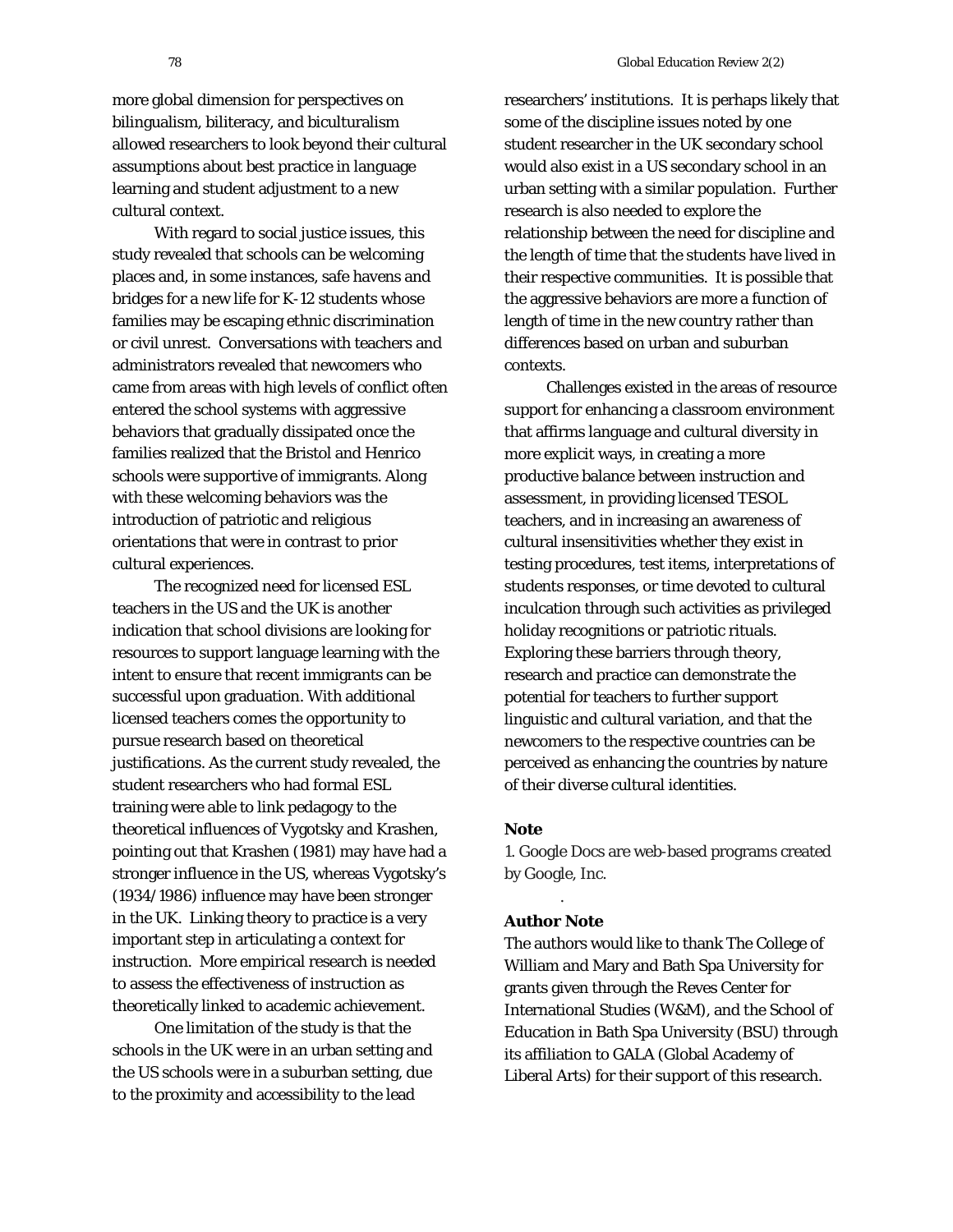#### **References**

Al-Osaimi, S. & Wedell, M. (2014). Beliefs about second language learning: The influence of learning context and learning purpose. *Language Learning Journal*, *42*(1), 5-24.

Battu, H. & Zenou, Y. (2010). Oppositional identities and employment for ethnic minorities: Evidence from England. *The Economid Journal, 120*(542), F52-F71.

Berrittella, M. (2012). Modelling the labour market of minority ethnic groups. *Journal of Policy Modelling, 3*(3), 389-402.

Bhatti, G. (2007) The irresistible attraction of information and communication technology: Experiences of trainee teachers from minority ethnic backgrounds**.** In Bhatti, G., Gaine, C., Gobbo, F. and Leeman, Y. (eds) (2007) *Social justice and intercultural education: An open ended dialogue.* Stoke on Trent: Trentham.

Blackaby, D., Leslie, D., Murphy, P. & O'Leary, N. (2005). Born in Britain: How are native ethnic minorities faring in the British labour market? *Economics Letter, Elsevier.*

Bristol City Council. (2013). *The population of Bristol 2013.*  Retrieved

> fro[m http://www.bristol.gov.uk/sites/default/files/d](http://www.bristol.gov.uk/sites/default/files/documents/council_and_democracy/statistics_and_census_information/Population%20of%20Bristol%20August%202013.pdf) [ocuments/council\\_and\\_democracy/statistics\\_and\\_c](http://www.bristol.gov.uk/sites/default/files/documents/council_and_democracy/statistics_and_census_information/Population%20of%20Bristol%20August%202013.pdf) [ensus\\_information/Population%20of%20Bristol%20](http://www.bristol.gov.uk/sites/default/files/documents/council_and_democracy/statistics_and_census_information/Population%20of%20Bristol%20August%202013.pdf) [August%202013.pdf](http://www.bristol.gov.uk/sites/default/files/documents/council_and_democracy/statistics_and_census_information/Population%20of%20Bristol%20August%202013.pdf)

Bristol Local Government Education Authority. (2014). Schools. Retrieved from [http://www.bristol.gov.uk/page/children-and-](http://www.bristol.gov.uk/page/children-and-young-people/schools)

[young-people/schools](http://www.bristol.gov.uk/page/children-and-young-people/schools)

Center for Public Education. (2007). *What NCLB says about ELL students.* Retrieved fro[m http://www.centerforpubliceducation.org/Main](http://www.centerforpubliceducation.org/Main-Menu/Instruction/What-research-says-about-English-language-learners-At-a-glance/What-NCLB-says-about-ELL-students.html)

> [-Menu/Instruction/What-research-says-about-](http://www.centerforpubliceducation.org/Main-Menu/Instruction/What-research-says-about-English-language-learners-At-a-glance/What-NCLB-says-about-ELL-students.html)[English-language-learners-At-a-glance/What-NCLB](http://www.centerforpubliceducation.org/Main-Menu/Instruction/What-research-says-about-English-language-learners-At-a-glance/What-NCLB-says-about-ELL-students.html)[says-about-ELL-students.html](http://www.centerforpubliceducation.org/Main-Menu/Instruction/What-research-says-about-English-language-learners-At-a-glance/What-NCLB-says-about-ELL-students.html)

Cork, L. (2005). *Supporting black pupils and parents.*  London: Routledge.

Creswell, J. W. (2012). *Planning, conducting and evaluating quantitative and qualitative research.* Boston, MA: Pearson.

Creswell, J.W. (2014). *Research design: Qualitative, quantitative and mixed methods approaches.*  Thousand Oaks, CA: Sage.

Dallmer, D. (2004). Collaborative relationships in teacher education: A personal narrative of conflicting roles. *Curriculum Inquiry, 34*(1), 29-45.

Davies, N. (2012). *EAL and initial teacher training: Guidance for providers*. Retrieved fro[m http://www.naldic.org.uk/Resources/NALDIC/](http://www.naldic.org.uk/Resources/NALDIC/Initial%20Teacher%20Education/Documents/Essential-ITT-Guidance.pdf) [Initial%20Teacher%20Education/Documents/Essen](http://www.naldic.org.uk/Resources/NALDIC/Initial%20Teacher%20Education/Documents/Essential-ITT-Guidance.pdf) [tial-ITT-Guidance.pdf](http://www.naldic.org.uk/Resources/NALDIC/Initial%20Teacher%20Education/Documents/Essential-ITT-Guidance.pdf)

Department for Education (2013). *Teachers' standards: Statutory guidance for school leaders, school staff*  *and governing bodies*. Retrieved from [https://www.gov.uk/government/uploads/syst](https://www.gov.uk/government/uploads/system/uploads/attachment_data/file/301107/Teachers__Standards.pdf)

[em/uploads/attachment\\_data/file/301107/Teachers](https://www.gov.uk/government/uploads/system/uploads/attachment_data/file/301107/Teachers__Standards.pdf) [\\_\\_Standards.pdf](https://www.gov.uk/government/uploads/system/uploads/attachment_data/file/301107/Teachers__Standards.pdf)

Dorman, E. (2012). Cultivating critical, sociopolitical awareness in urban secondary schools: Tensions and possibilities. *Perspectives on Urban Education, 9*(2), 1-28.

Durgunoğlu, A., & Hughes, T. (2010). How prepared are the U. S. preservice teachers to teach English language learners? *International Journal of Teaching and Learning in Higher Education*, *22*(1), 32-41.

Echevarria, J., Vogt, M. & Short, D. (2012). *Making content comprehensible for English language learners: The SIOP model.* Boston, MA: Pearson Education.

Fraser, N. & Honneth, A. (2003). *Redistribution or recognition?* London: Verso.

Freire, P. (1970). *Pedagogy of the oppressed.* New York: Penguin.

Furman, L.D., Benson, P., Canda, E. & Grimwood, C. (2005). A comparative international analysis of religion and spirituality in social work: A survey of UK and US social workers. *Social Work Education, 24*(8), 813- 839.

Gallagher, K. & Beckett, L. (2014). Addressing barriers to minority ethnic students' learning in a performative culture: Possible or Aan u SuuraGilun? Niemozliwe? Nemoguce? *Urban Review, 46*(5), 846-859.

Gewirtz, S. & Cribb, A. (2008). Taking identity seriously: Dilemmas for education policy and practice. *European Educational Research Journal, 7*(1), 39- 49.

Goldstein, T. (1997). Bilingual life in a multilingual high school classroom: Teaching and learning in Cantonese and English. *Canadian Modern Language Review*, *53*(2), 356-372.

Griffiths, M. & Davies, C. (1995). *In fairness to children: Working for social justice in the primary school.*  London: David Fulton.

Griffiths, M. (2003) *Action for social justice in education.*  Maidenhead: Open University Press.

Hamilton, P. (2013). Fostering effective and sustainable home-school relations with migrant worker parents: A new story to tell? *International Studies in Sociology of Education, 23*(4), 298-317.

Hammerly, H. (1973). The correction of pronunciation errors. *Modern Language Journal, 57*(3), 106-110.

Harper, C., Platt, E., Naranjo, C., & Boynton, S. (2007). Marching in unison: Florida ESL teachers and No Child Left Behind. *TESOL Quarterly, 41*(3), 642-651.

Henrico County Public Schools. (2014a). *Historical databook*. Retrieved fro[m http://henrico.us/about](http://henrico.us/about-henrico/history/government/historical-databook/)[henrico/history/government/historical-databook/](http://henrico.us/about-henrico/history/government/historical-databook/)

Henrico County Public Schools. (2014b). *Profiles*. Retrieved from

> [http://www.henrico.k12.va.us/Pdf/SchoolProfiles](http://www.henrico.k12.va.us/Pdf/SchoolProfiles/pdf/) [/pdf/](http://www.henrico.k12.va.us/Pdf/SchoolProfiles/pdf/)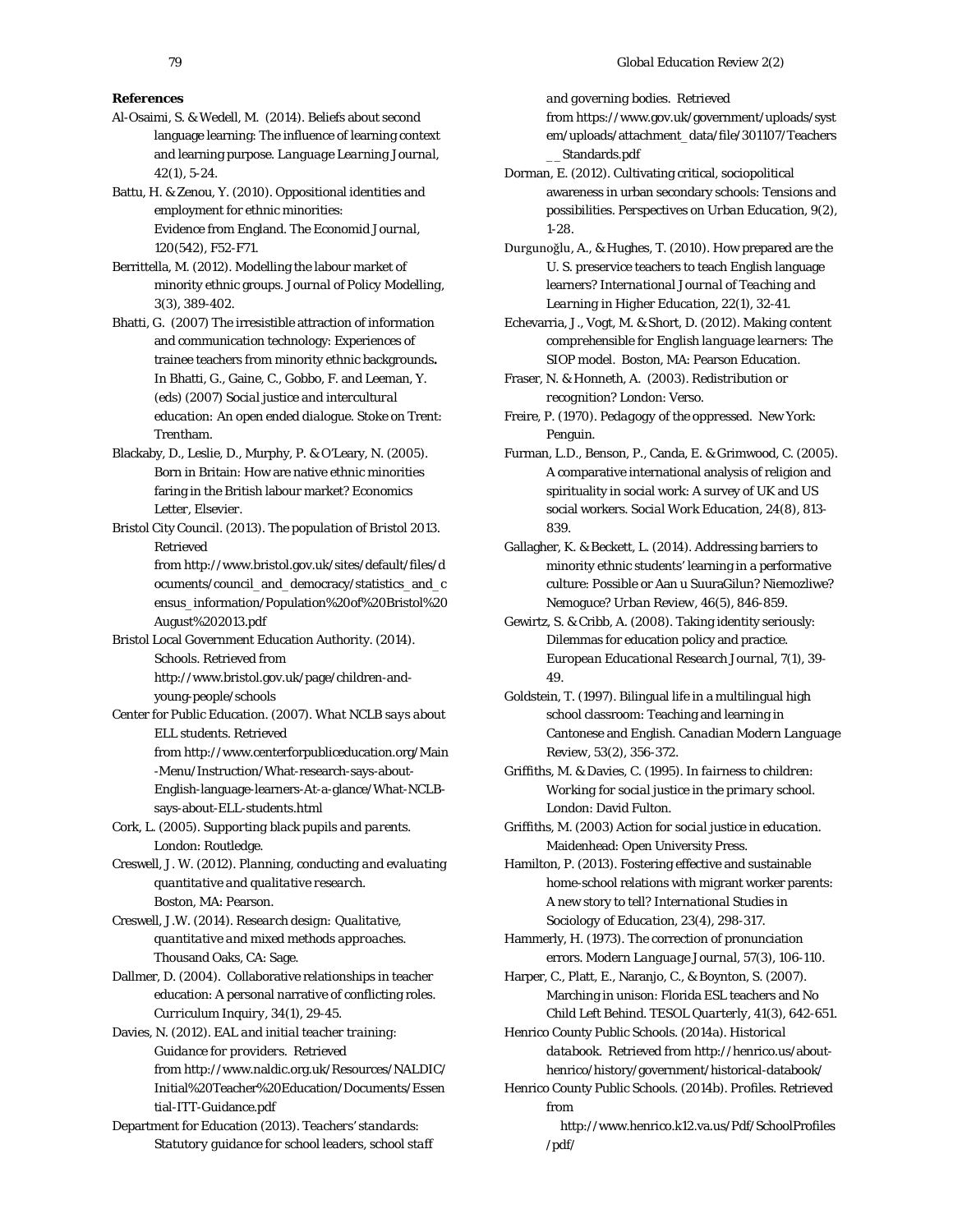- Henrico County Public Schools (2014c). *About us*. Retrieved fro[m http://schools.henrico.k12.va.us/](http://schools.henrico.k12.va.us/)
- Krashen, S.D. (1981). *Second language acquisition and second language learning*. Oxford: Pergamon.
- Lantolf, J. P. (2006). Language emergence: Implications for applied linguistics—a sociocultural perspective. *Applied Linguistics, 27*(4), 717-728.

Majors, R. (ed) (2001). *Educating our black children.*  London: Routledge.

- McEachron, G. & Bhatti, G. (2005) Language support for immigrant children: A study of state schools in the UK and US*. Language, Culture, and Curriculum, 18*(2) 164-180.
- McEachron, G. & Martin, J. (2012). Responding to the need for English language support:
- Partnerships in primary, secondary and tertiary education. *PRISM: A Journal of Regional Engagement, 1*(2), 154-170*.*
- Menken, K. (2010). NCLB and English language learners: Challenges and consequences. *Theory into Practice*, *49*(2), 121-128. doi:10.1080/00405841003626619
- Mills, J. (2014). Equalities profile faith groups living in Bristol. Retrieved from [http://www.bristol.gov.uk/sites/default/files/docum](http://www.bristol.gov.uk/sites/default/files/documents/community_and_safety/equality_and_diversity/Equality%20Profile%20Faith%20groups.pdf) [ents/community\\_and\\_safety/equality\\_and\\_diversit](http://www.bristol.gov.uk/sites/default/files/documents/community_and_safety/equality_and_diversity/Equality%20Profile%20Faith%20groups.pdf) [y/Equality%20Profile%20Faith%20groups.pdf](http://www.bristol.gov.uk/sites/default/files/documents/community_and_safety/equality_and_diversity/Equality%20Profile%20Faith%20groups.pdf) .
- Mitton, L. & Aspinall, P. (2011). Black Africans in the UK: Integration or segregation? *Understanding Population Trends and Processes,* ESRC Report.
- Nobuhiro, K. (2012). Proactive and reactive focus on form and gestures in EFL classrooms in Japan. *System, 40*(3), 386-397.
- National Center for Education Statistics. (2012). *School directory information.* [Data file]. Retrieved fro[m http://nces.ed.gov/](http://nces.ed.gov/)
- Nieto, S., & Turner, K. (2012). Learning local and global literacies from students and families. *Language Arts, 90*(1), 66-69.
- Overington, A. (2012). A *brief summary of government policy in relation to EAL Learners*. Retrieved fro[m http://www.naldic.org.uk/Resources/NALDIC/](http://www.naldic.org.uk/Resources/NALDIC/Research%20and%20Information/Documents/Brief_summary_of_Government_policy_for_EAL_Learners.pdf) [Research%20and%20Information/Documents/Brief](http://www.naldic.org.uk/Resources/NALDIC/Research%20and%20Information/Documents/Brief_summary_of_Government_policy_for_EAL_Learners.pdf) [\\_summary\\_of\\_Government\\_policy\\_for\\_EAL\\_Learn](http://www.naldic.org.uk/Resources/NALDIC/Research%20and%20Information/Documents/Brief_summary_of_Government_policy_for_EAL_Learners.pdf) [ers.pdf](http://www.naldic.org.uk/Resources/NALDIC/Research%20and%20Information/Documents/Brief_summary_of_Government_policy_for_EAL_Learners.pdf)
- Parish, C. (1977). A practical philosophy of pronunciation. *TESOL Quarterly, 11*(3), 311-317.
- Park, S. & Justin, M. (2012). L1 vs. L2 use and classroom interaction in team-taught elementary school classes in Korea. *English Teaching, 67*(2), 105-134.
- Samuel, C. (2010). Pronunciation pegs. *TESL Canada Journal, 27*(2), 103-113.
- Schneider, A. I. (2005). *Internationalizing teacher education: A research report on the undergraduate training of secondary school teachers.* Washington, DC: United States Department of Education with assistance from International Education and Graduate Programs Service.
- State of Virginia. (2009). *Governor's commission on immigration: Final report January 2009*. Retrieved fro[m http://leg2.state.va.us/dls/h&sdocs.nsf/By+Ye](http://leg2.state.va.us/dls/h&sdocs.nsf/By+Year/RD692009/$file/RD69.%20pdf/) [ar/RD692009/\\$file/RD69. pdf/](http://leg2.state.va.us/dls/h&sdocs.nsf/By+Year/RD692009/$file/RD69.%20pdf/)
- Tackey, N.D., Barnes, H. & Khambhaita, P. (2011). *Poverty, ethnicity and education.* Institute for Employment Studies. London: Joseph Rowntree Foundation.
- Teece, G. (2010). Is it learning about and from religions, religion or religious education? And is it any wonder some teachers don't get it? *British Journal of Religious Education, 32*(2), 93-103.
- The Training and Development Agency for Schools. (2009). *Guidance to accompany the standards for qualified teacher status (QTS).* Retrieved from [https://www.gov.uk/government/publications/](https://www.gov.uk/government/publications/training-and-development-agency-for-schools-annual-report-and-accounts-for-2009-to-2010) [training-and-development-agency-for-schools](https://www.gov.uk/government/publications/training-and-development-agency-for-schools-annual-report-and-accounts-for-2009-to-2010)[annual-report-and-accounts-for-2009-to-2010](https://www.gov.uk/government/publications/training-and-development-agency-for-schools-annual-report-and-accounts-for-2009-to-2010)
- Tirado, F. & Gálvez, A. (2007). Positioning theory and discourse analysis: Some tools for social interaction analysis. *Forum: Qualitative Social Research, 8*(2), 1-20.
- Tshannen-Moran, M. (2009). Fostering teacher professionalism in schools: The role of leadership orientation and trust. *Educational Administration Quarterly, 45*(2)*,* 217-247.
- U.S. Department of Education. (2011). *Consolidated state performance report: Parts I and II.* Retrieved fro[m http://www2.ed.gov/admins/lead/account/con](http://www2.ed.gov/admins/lead/account/consolidated/sy0910part1/va.%20pdf/) [solidated/sy0910part1/va. pdf/](http://www2.ed.gov/admins/lead/account/consolidated/sy0910part1/va.%20pdf/)
- Virginia Department of Education. (2013). *Consolidated state performance report*. Retrieved from [http://www.doe.virginia.gov/federal\\_programs/esea](http://www.doe.virginia.gov/federal_programs/esea/state_implementation.shtml) [/state\\_implementation.shtml](http://www.doe.virginia.gov/federal_programs/esea/state_implementation.shtml)
- Virginia Department of Education. (2014). *School, school division, and state report cards.* [Data File]*.* Retrieved
- fro[m https://p1pe.doe.virginia.gov/reportcard/](https://p1pe.doe.virginia.gov/reportcard/) Vygotsky, L. S. (1934/1986). *Thought and language.*
- Cambridge, MA: MIT Press. Yin, R. K. (1984). *Case study research: Design and methods.*  Beverly Hills, CA: Sage.

#### **About the Authors**

**Gail McEachron, PhD,** is a Professor at the College of William and Mary where her research focus is social justice and multilingual education. In 2015, she received the prestigious Phi Beta Kappa, John D. Rockefeller, Jr. Award for Excellence in Teaching.

**Ghazala, Bhatti,** is a Senior Lecturer at Bath Spa University. She is the founding member of the network on Social Justice and Intercultural Education for ECER (European Conference on Educational Research) which meets annually in different European Universities.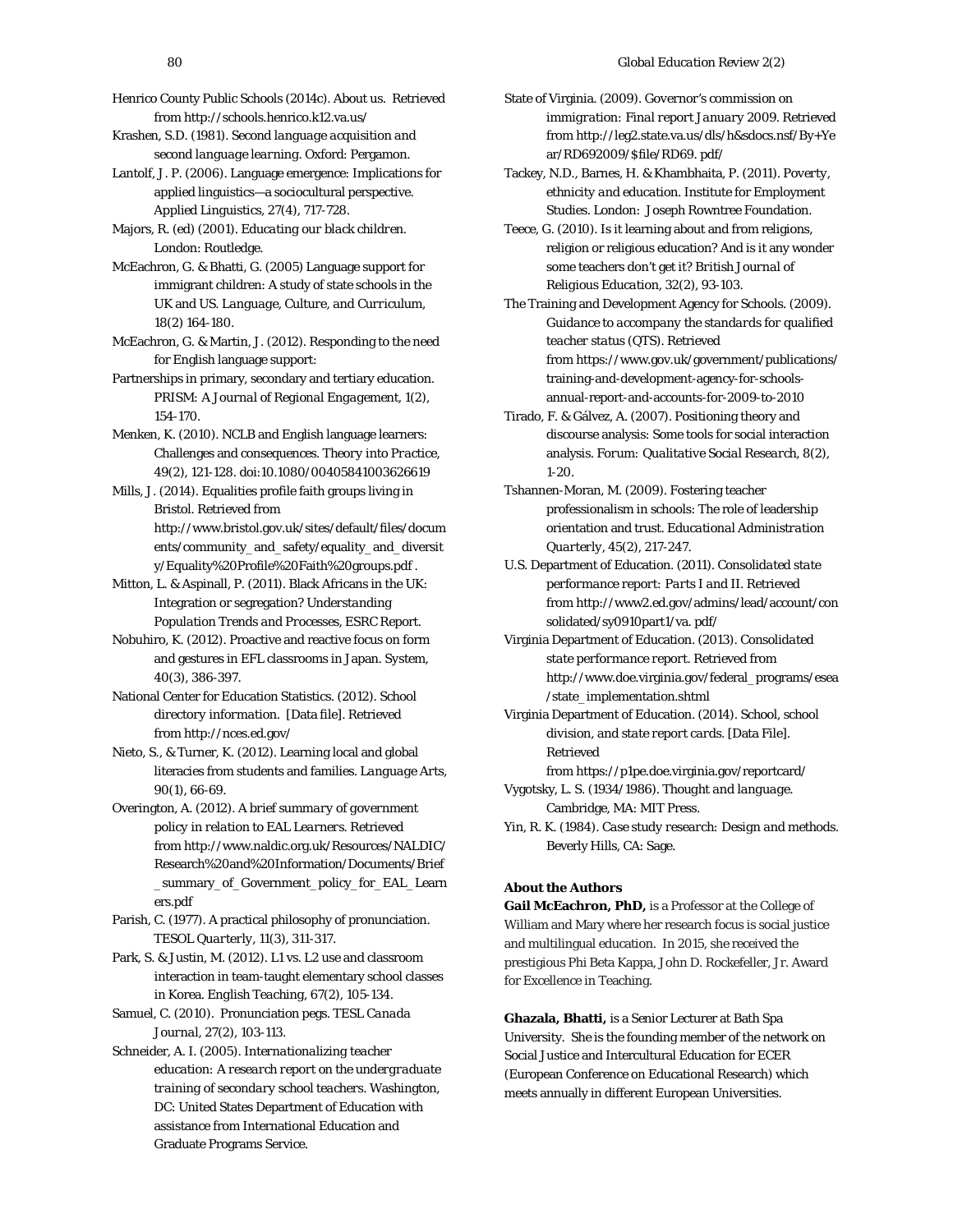# Appendix A

School and Classroom Observation/Engagement Instrument: Language Support

| School               | <b>Grade Level:</b>  |
|----------------------|----------------------|
| <b>Subject Area:</b> | <b>Teacher:</b>      |
| Observer:            | Dates/Time Duration: |

*Directions:* Over the course of your observations, address the following areas of focus for student characteristics: language, culture, national origin, gender, age; if introduced, be receptive to and record ability/learning (exceptionalities), religion, socio-economic status and sexual orientation. Scroll down within each category to allow for space to record responses.

Section #1: Classroom and School Observation

- A. Describe the manner in which the following categories are met by the school and classroom environment.
- 1. Describe the environmental print displayed about the room that demonstrates a valuing of diversity (i.e., visual supports, posters, banners, etc.).
- 2. Describe grouping strategies that enhance student achievement and promote non-like group interaction (i.e., ability level, gender, flexible grouping, etc.).
- 3. On a separate sheet of paper, draw the room with attention to the instructional arrangements; use rulers and/or software program (e.g.[, http://classroom.4teachers.org/](http://classroom.4teachers.org/) ). Does the arrangement facilitate language support and diverse interactions? If so, how; if not, why not?
- 4. Describe specific instructional materials that illustrate valuing and promoting the understanding of diversity factors (i.e., multicultural literature, manipulatives, bilingual books, dual language books, microphones, equipment for special needs, language programs on computers).
- 5. Describe speaking activities for students.
- 6. Describe writing activities for students.
- 7. Describe listening activities for students.
- 8. Describe reading activities for students
- B. Describe how teacher engages students.
- 1. Evidence of interaction with each student (i.e., record names of students using pseudonyms and frequency of interaction).
- 2. Describe the types of teacher-student interactions (i.e., question/response; role playing; demonstrations; experiments; hands-on activities, making dictionaries of often used words).
- 3. Describe the activities designed by the teacher to encourage student-to-student interaction.
- C. Describe how teacher is culturally responsive.
- 1. Lesson incorporates culturally diverse curriculum materials. Evidence:
- 2. Assignments allow for culturally relevant personal responses. Evidence:
- 3. Instructional strategies allow for or encourage cultural variation and opportunities for cultural connections among students. Evidence:
- 4. Describe assessments and how they allow for cultural differences and similarities.
- D. School environment is culturally responsive to family.
- 1. Visual material posted throughout office and reception area is diverse. Evidence:
- 2. Support services are offered. Evidence: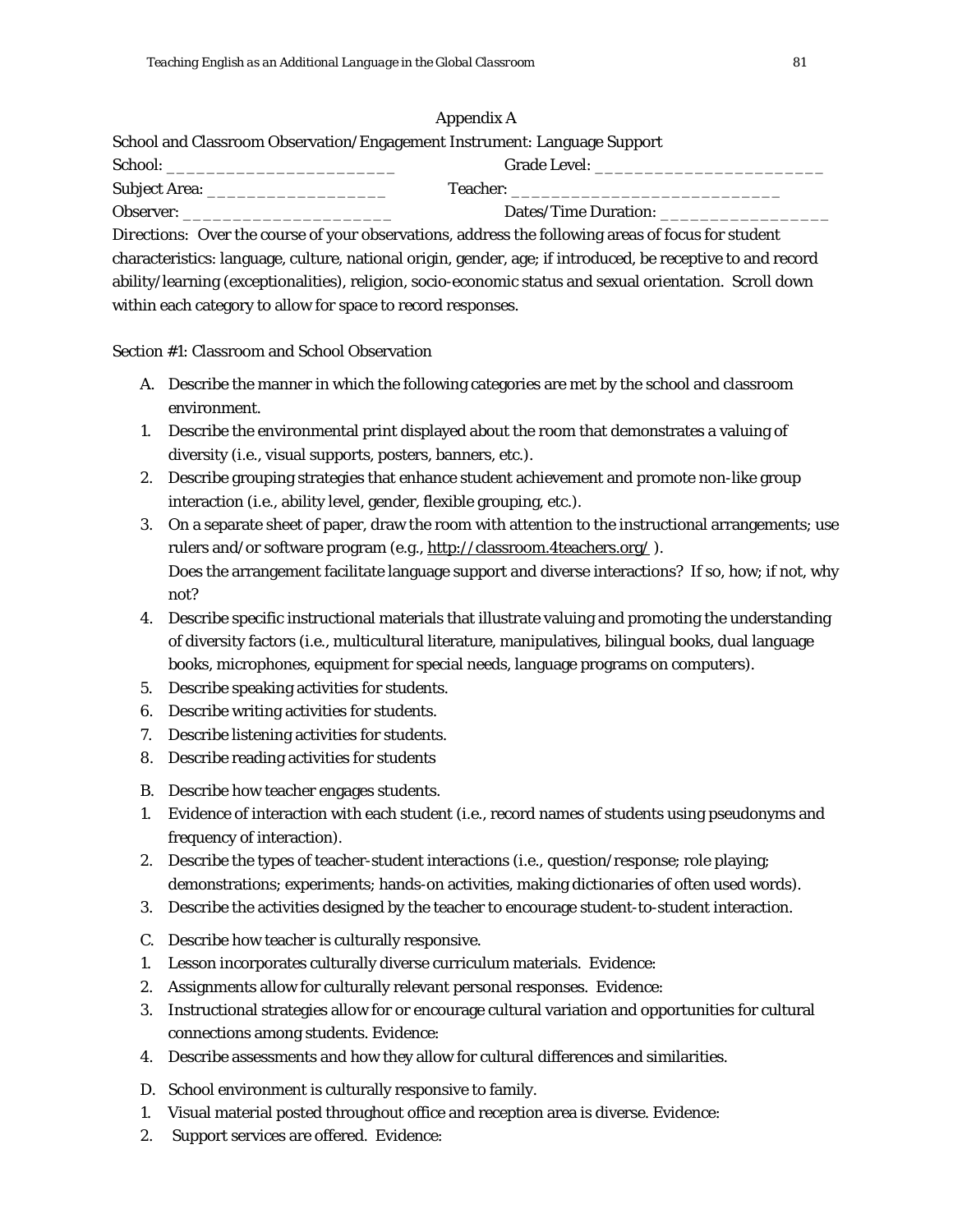Section #2: Guided Questions for Conversation with Teachers by Student Researchers

- 1. How long have you taught this age group?
- 2. What advice would you give a novice teacher like me about EAL teaching?
- 3. Are there any particular programmes/books/resources/strategies that you would recommend? What are they?
- 4. What is the biggest challenge that you experience as a teacher in this class?
- 5. Do you have an opportunity to talk to other teachers about EAL/ESL teaching? If yes, please explain how often that is and how helpful is it.
- 6. If you have a wish list of things you don't have at present which 2 things would help you in EAL teaching (prompts-resources, people)?

Section #3: Guided Questions for Conversation and/or Journal Entries for Student Researchers

- A. Engagement and Interpretations.
- 1. How have you been engaged with students?
- 2. How have you been engaged with teacher(s)?
- 3. How have you been engaged with administrators and staff?
- 4. How have you been engaged with parents?
- 5. How have these experiences informed what you think about teaching English as an additional language?
- 6. What are the strengths of these educational experiences for EAL students?
- 7. What are the limitations of these educational experiences for EAL students?